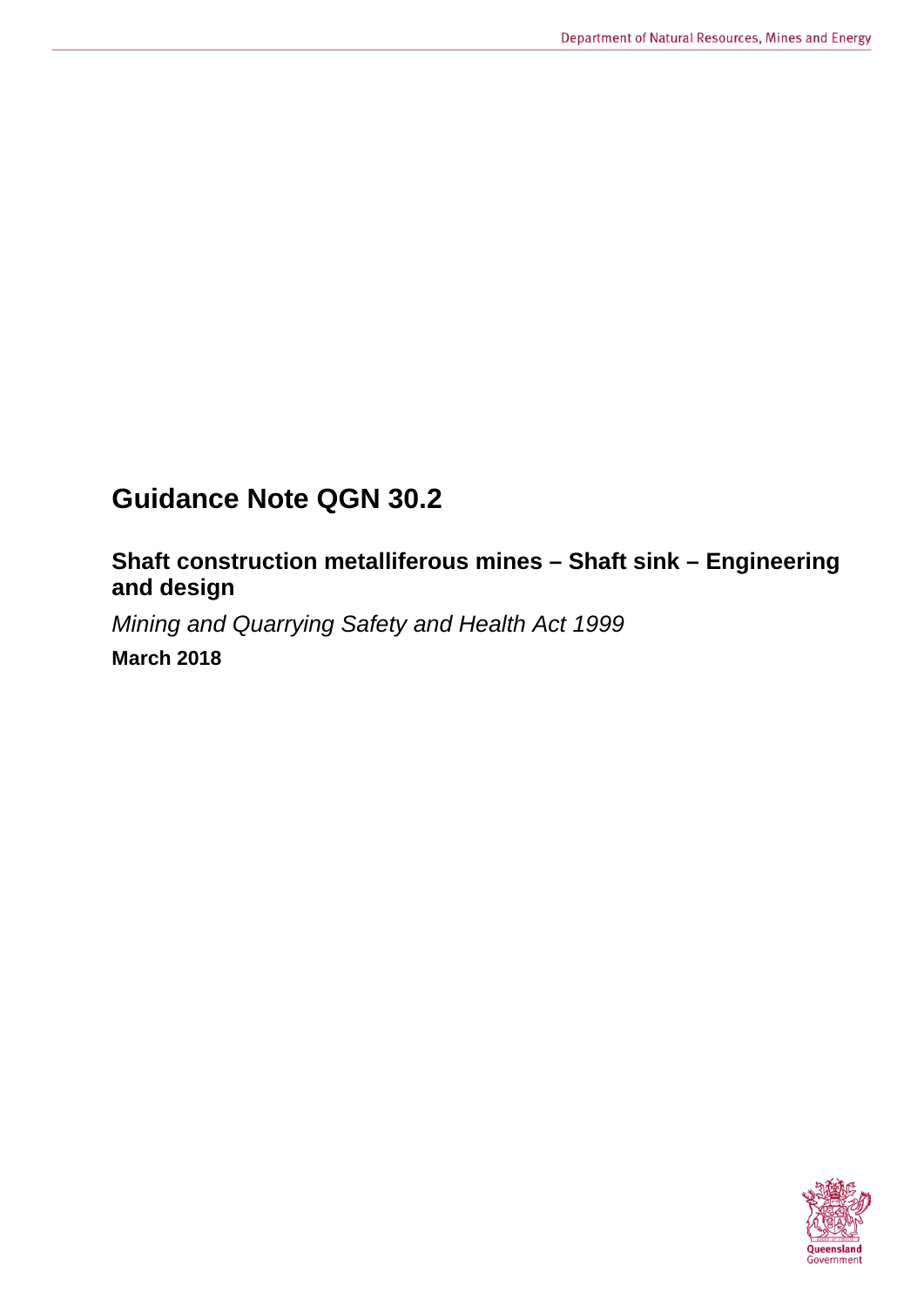Reference is made to the following legislation as applicable to a Mine or Quarry in Queensland:

- *Mining and Quarrying Safety and Health Act 1999*
- Mining and Quarrying Safety and Health Regulation 2017

This Guidance Note has been issued by the Mines Inspectorate of the Department of Natural Resources, Mines and Energy (DNRME) to provide guidance and instruction to the SSE and those involved in the engineering design of shaft sinking and proposed winding equipment.

This Guidance Note is not a Guideline as defined in the *Mining and Quarrying Safety and Health Act 1999* (MQSHA) or a Recognised Standard as defined in the *Coal Mining Safety and Health Act 1999*  (CMSHA). In some circumstances, compliance with this Guidance Note may not be sufficient to ensure compliance with the requirements in the legislation. Guidance Notes may be up-dated from time to time.

To ensure you have the latest version, check the DNRME website:

[https://www.business.qld.gov.au/industry/mining/safety-health/mining-safety-health/legislation](https://www.business.qld.gov.au/industry/mining/safety-health/mining-safety-health/legislation-standards-guidelines)[standards-guidelines](https://www.business.qld.gov.au/industry/mining/safety-health/mining-safety-health/legislation-standards-guidelines) or contact your local [Inspector of Mines.](https://www.dnrm.qld.gov.au/our-department/contact-us/mines-inspectorate-contacts)

| Mineral mines & quarries - North                                                                                                                                 | Mineral mines & quarries - North                                                                                                             | Mineral mines & quarries - South |
|------------------------------------------------------------------------------------------------------------------------------------------------------------------|----------------------------------------------------------------------------------------------------------------------------------------------|----------------------------------|
| <b>Region - Townsville</b>                                                                                                                                       | West Region - Mount Isa                                                                                                                      | Region - Woolloongabba           |
| PO Box 1752                                                                                                                                                      | PO Box 334                                                                                                                                   | PO Box 1475                      |
| MC Townsville Q 4810                                                                                                                                             | Mount Isa Q 4825                                                                                                                             | Coorparoo Q 4151                 |
| P (07) 4447 9248                                                                                                                                                 | P (07) 4747 2158                                                                                                                             | P (07) 3330 4272                 |
| Fax (07) 4447 9280                                                                                                                                               | Fax (07) 4743 7165                                                                                                                           | Fax (07) 3405 5345               |
| tsymines@dnrme.gld.gov.au                                                                                                                                        | isamines@dnrme.gld.gov.au                                                                                                                    | sthmines@dnrme.gld.gov.au        |
| Coal mines - South Region -<br>Rockhampton<br>PO Box 3679<br><b>Red Hill Q 4701</b><br>P (07) 4936 0184<br>Fax (07) 4936 4805<br>rockyminesinsp@dnrme.gld.gov.au | Coal mines - North Region - Mackay<br>PO Box 1801<br>Mackay Q 4740<br>P (07) 4999 8512<br>Fax (07) 4999 8519<br>minesmackay@dnrme.gld.gov.au |                                  |

This publication has been compiled by the Mines Inspectorate, Department of Natural Resources, Mines and Energy.

© State of Queensland, 2018

The Queensland Government supports and encourages the dissemination and exchange of its information. The copyright in this publication is licensed under a Creative Commons Attribution 4.0 International (CC BY 4.0) licence.

Under this licence you are free, without having to seek our permission, to use this publication in accordance with the licence terms.



You must keep intact the copyright notice and attribute the State of Queensland as the source of the publication.

Note: Some content in this publication may have different licence terms as indicated.

For more information on this licence, visit https://creativecommons.org/licenses/by/4.0/.

The information contained herein is subject to change without notice. The Queensland Government shall not be liable for technical or other errors or omissions contained herein. The reader/user accepts all risks and responsibility for losses, damages, costs and other consequences resulting directly or indirectly from using this information.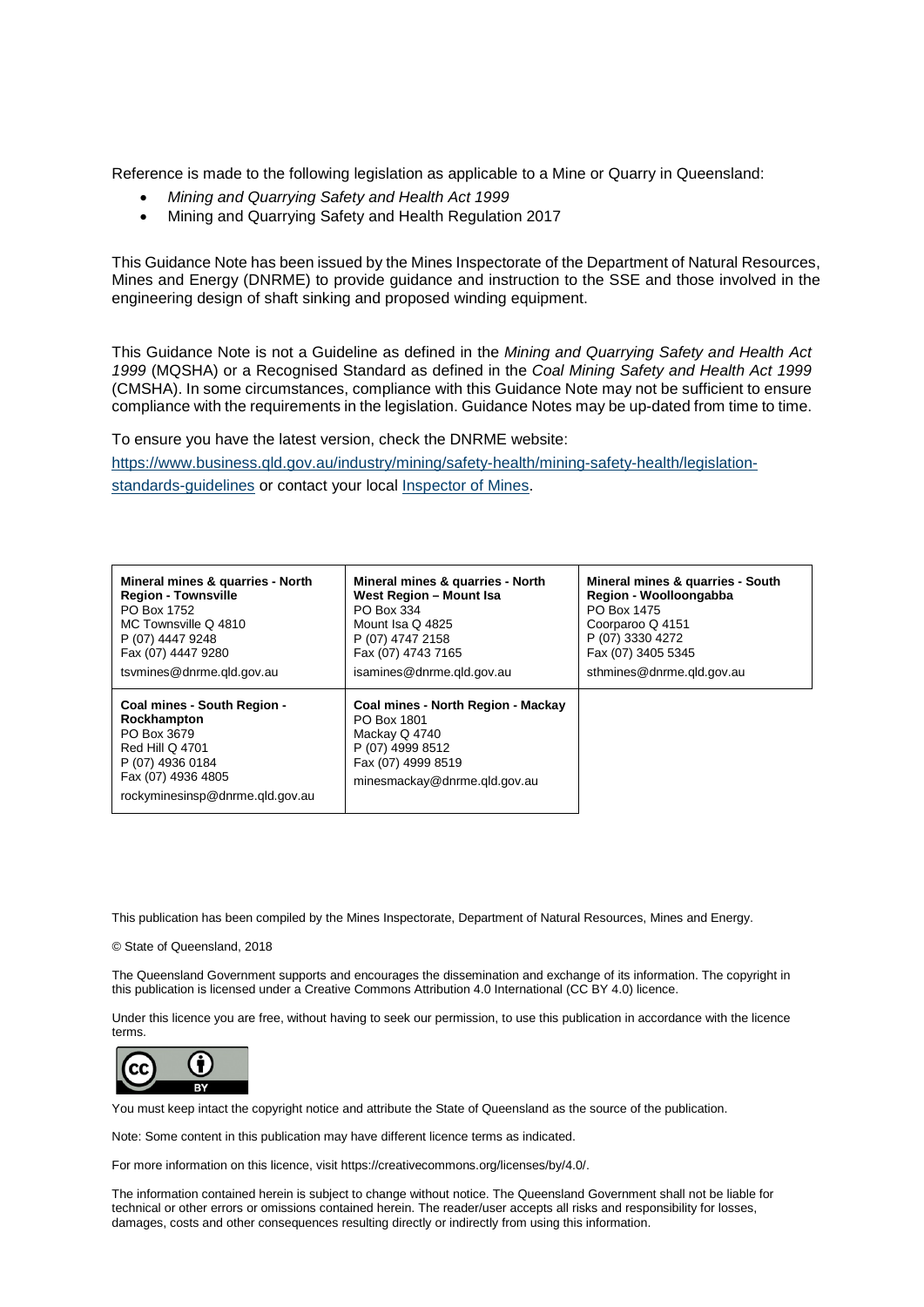## **Contents**

| 1            |       |  |  |
|--------------|-------|--|--|
| $\mathbf{2}$ |       |  |  |
|              |       |  |  |
|              |       |  |  |
|              |       |  |  |
|              |       |  |  |
| 2.4.1        |       |  |  |
|              | 2.4.2 |  |  |
|              | 2.4.3 |  |  |
| 2.4.4        |       |  |  |
|              |       |  |  |
| 2.5.1        |       |  |  |
|              | 2.5.2 |  |  |
|              |       |  |  |
|              |       |  |  |
| 2.7.1        |       |  |  |
|              | 2.7.2 |  |  |
|              | 2.7.3 |  |  |
|              |       |  |  |
| 2.8.1        |       |  |  |
|              | 2.8.2 |  |  |
|              |       |  |  |
| 2.10         |       |  |  |
| 2.11         |       |  |  |
| 2.12         |       |  |  |
| 2.13         |       |  |  |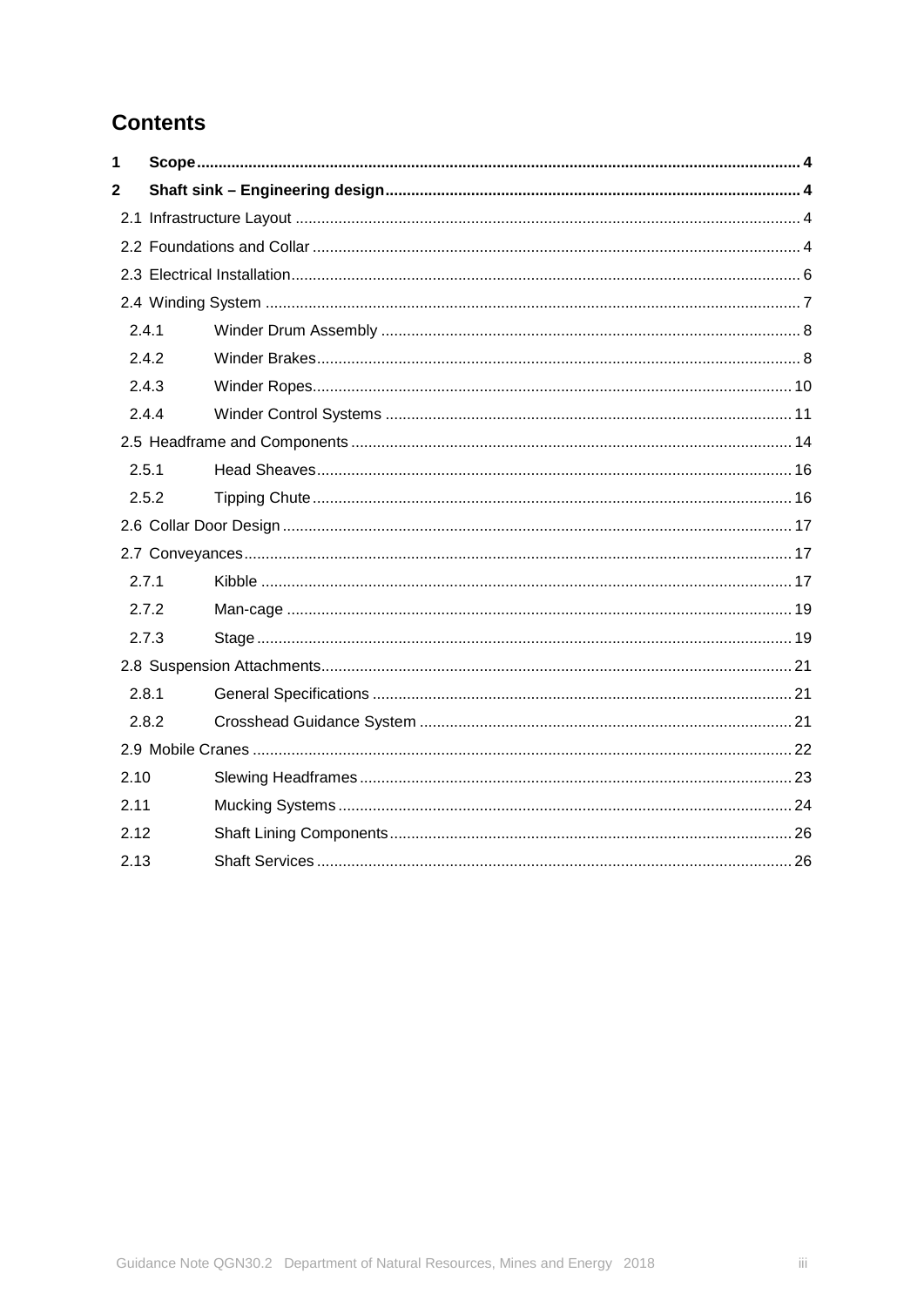## <span id="page-3-0"></span>**1 Scope**

Mine winders are important items of infrastructure in the underground mining industry. These installations comprise of many variations of shaft sinking winding systems and shaft construction design. Shaft sinking winders are used for relatively short term projects associated with the development of new or extension of existing underground mines.

This document is part 2 of a 3 part guidance note for Shaft Construction in Metalliferous Mines. It provides guidance and instruction to the site senior executive (SSE) and those involved in the engineering design of the shaft and associated winding equipment. The outcome from this section is that shaft sinking equipment must be designed for the intended purpose. This includes the shaft sinking system as a whole.

## <span id="page-3-1"></span>**2 Shaft sink – Engineering design**

### <span id="page-3-2"></span>**2.1 Infrastructure Layout**

### **Key Considerations:**

- Footprint necessary to sink the shaft and construct the associated infrastructure
- Access to, capacity of, and location of site services
- Environmental conditions
- Relationship to and impact of/on existing infrastructure
- Traffic management

### **Hazards/Events:**

- Contact with services, buried or overhead
- Restricted work space
- Inundation
- Personnel struck by moving plant and equipment

### **Hazard Controls:**

- Sufficient space for the tasks being performed including laydown, preassembly and construction
- Traffic management to control the flow of mobile equipment
- Earthworks and civil works to mitigate extreme weather events:
	- o Batters / Bunds / Bunkers
	- o Water run off (sumps)
- Services supply and isolation points
- Consideration of the positioning and orientation of the winder building, winder controls to headframe in relation to sun glare at sunrise and sunset, impairing the winder driver's vision
- The winder house floor adequately elevated to ensure it is not flooded in the event of heavy local rain.
- Electrical cable floor pits, fitted with appropriate covers and have adequate water drainage

### **References:**

- MQSHR 2017 Part 6 Facilities and processes
	- o s 45 Mine layout, design and construction
- MQSHR 2017 Part 10 Plant generally

### <span id="page-3-3"></span>**2.2 Foundations and Collar**

The foundation design should conform to the current relevant Australian Standards and building codes.

Foundations are inclusive of the following:

- headframe
- winders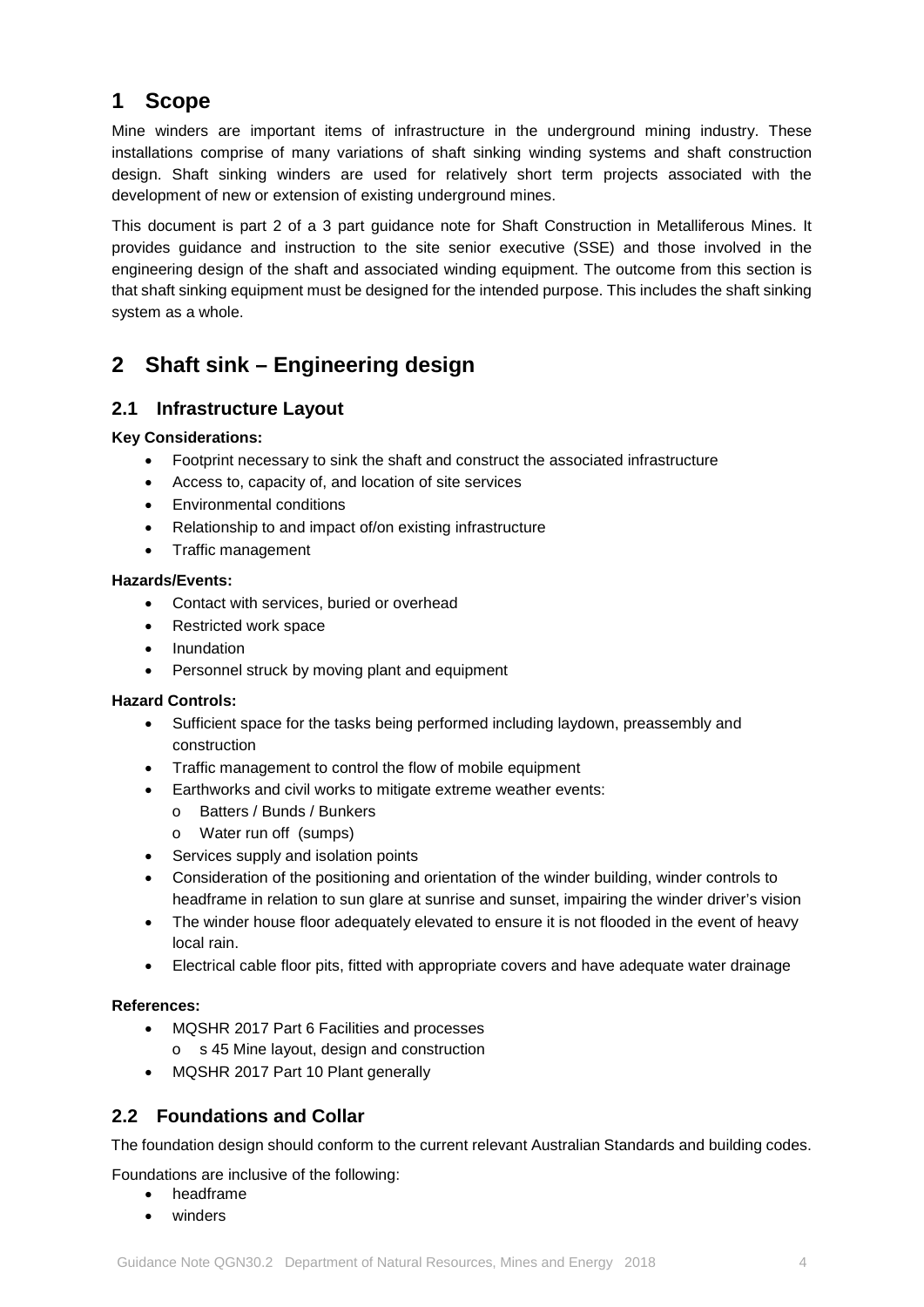- winder building
- collar.

### **Key Considerations:**

- Geomechanical / environmental
- Height of foundations and infrastructure relative to flood zones
- Adequate water drainage
- Forces imposed on structures and foundations (operational and environmental)
- Concrete specifications
- **Reinforcing**
- Foundation bolts and anchorage
- **Steelwork**
- Lightning earth rods, earth grid installation
- Alignment and position of the infrastructure foundations
- Influence of existing infrastructure / services

### **Hazards/Events:**

- Collapse or failure of foundation
- Unstable ground conditions
- Movement of foundations infrastructure
- Storm water inundation

### **Hazard Controls:**

- A geomechanical report that includes:
	- o ground conditions
	- o soil reactivity
	- o soil resistivity
	- o ground water regime
	- o site levels and expected drainage
	- o concrete specifications and associated quality assurance
	- o positioning and orientation of the winder building, winder controls to headframe in relation to sun glare at sunrise and sunset, impairing the winder driver's vision
	- o compaction of ground.
- A complete set of foundation calculations and drawings, certified by a person accredited to do so, available and provided to the persons undertaking construction and the SSE

- MQSHR 2017 Part 6 Facilities and Processes o s 45 Mine layout, design and construction
- AS/NZS 1170 Series Structural Design Actions
- AS 3600 Concrete structures
- AS 1012 Series Methods of testing concrete





**Precast and Cut and Fill Shaft Collars**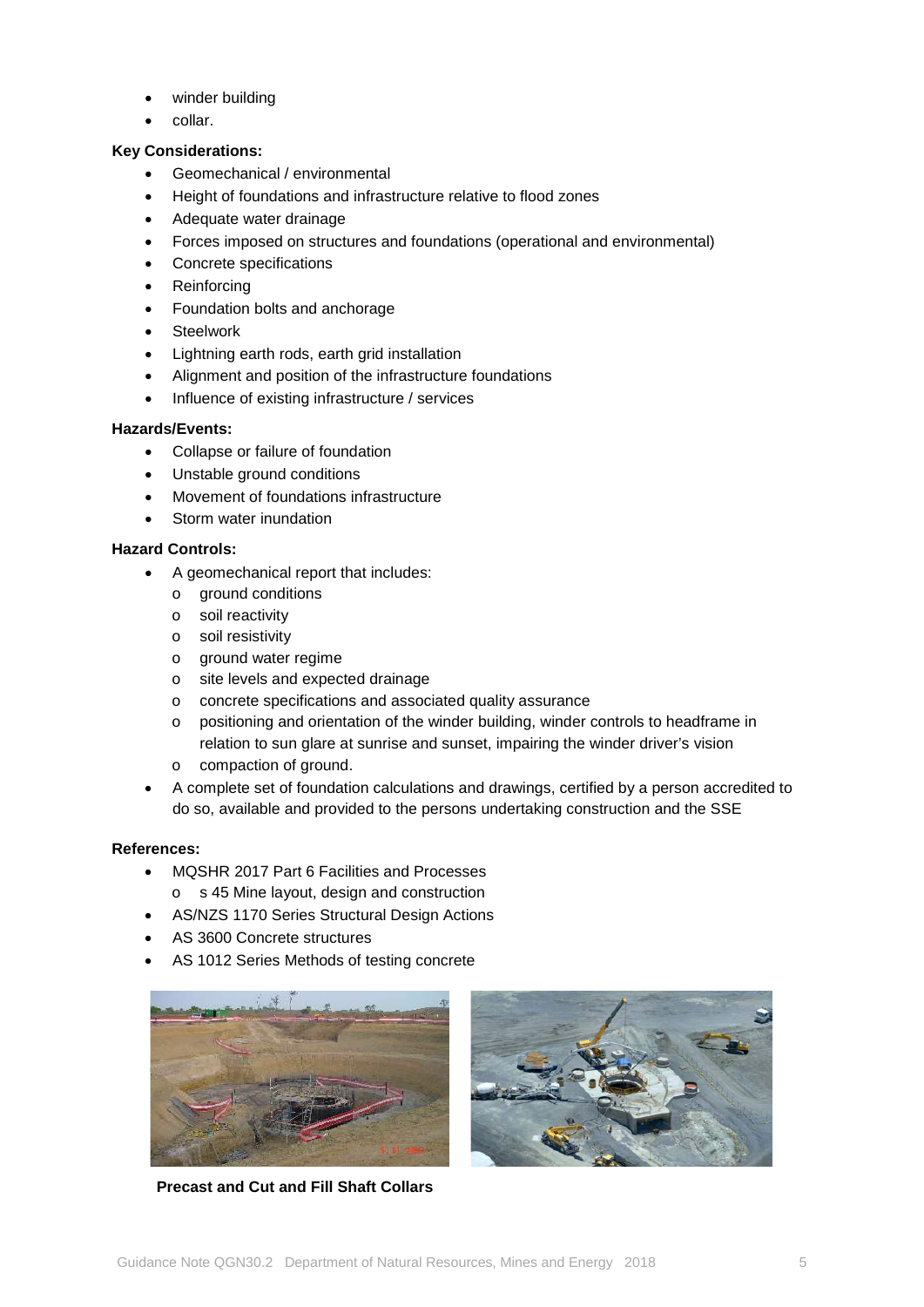### <span id="page-5-0"></span>**2.3 Electrical Installation**

Consideration should be given to how the site power supply will be delivered and distributed to the shaft sinking operations.

### **Key Considerations:**

- Sufficient capacity of electrical supply to meet all shaft sinking activity throughout the life cycle
- Backup power supply
- Documented design/calculations:
	- o fault level and load flow calculations
	- o protection coordination calculations
	- o arc flash / arc blast assessments
	- o step and touch potentials (prospective touch voltage)
- Data preservation during brown outs or power outages (PLC/computer)
- The positioning of transformer, switch rooms, motor control centre (MCC)
- Delivery of electrical system into the shaft
- Mains firing lines and initiation systems
- Lightning protection
- Location Isolation and earth leakage devices
- Potential of hazardous atmosphere
- Fire detection and suppression

### **Hazards/Events:**

- Damage to critical electrical infrastructure
- Exposed live electrical components
- Arc-flash/Arc-blast
- Lightning
- EMI electromagnetic induction

### **Hazard Controls:**

- Arc-flash and Arc-blast rated switchgear
- Engineered earth system
- Engineered lightning protection system
- Emergency power supply
- Backup power supply to run and maintain critical emergency functions
- Transformers and other electrical equipment outside the winder house must be secure and protected

- MOSHR 2017 Part 4 Electrical
	- o s 29 Protection from live parts of electrical equipment
	- o s.31 Voltage rise
- MQSHR 2017 Part 10 Plant Generally
- MQSHR 2017 Part 13 Winders
- Safety Bulletin 136 Mine and quarry electrical installation design expectations
- AS/NZS 3000 Electrical Installations (Known as the Australian/New Zealand Wiring Rules)
- AS/NZS 3007 Electrical equipment in mines and quarries Service installations and associated processing plant
- AS/NZS 3017 Electrical installation verification guidelines
- AS/NZS 3019 Electrical installation periodic verification
- AS 1768 Lightning protection
- AS/NZS 1020 The control of undesirable static electricity
- AS 2187 Series Explosives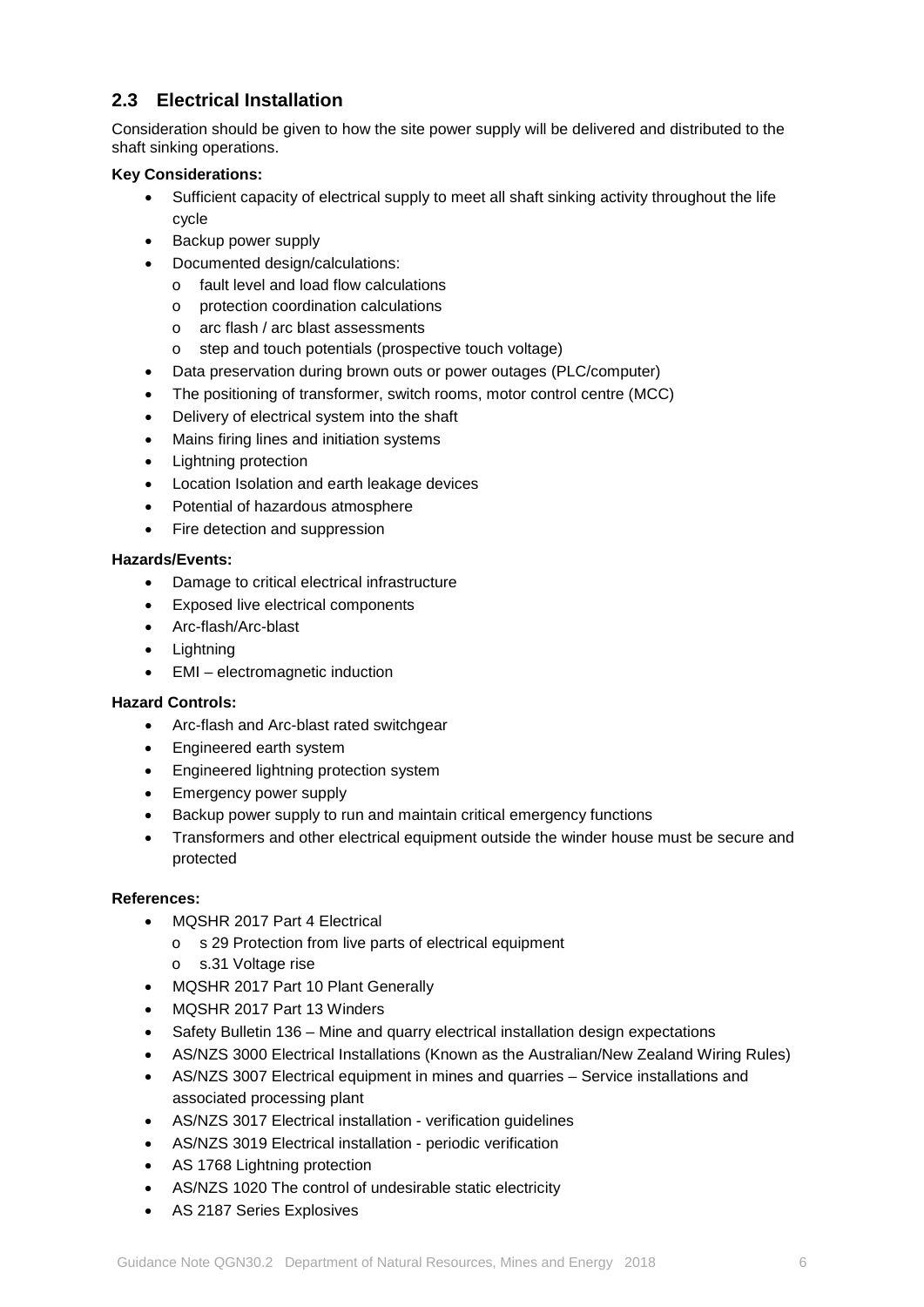### <span id="page-6-0"></span>**2.4 Winding System**

The shaft sinking winder system could be an amalgamation of existing individual sub-components that are combined for use at a particular project or location, rather than being a single engineered system.

Regardless whether they are an amalgamation or a single system, they should be subject to an engineering assessment and design review to ensure the components are compatible and fit for the intended purpose/project.

### **Key Considerations:**

- Depth and diameter of shaft
- Operating environment
- Shaft construction method
- Winder system specifications:
	- o type
	- o size
	- o capacity
- Compatibility of the winding system components
- **Maintainability**
- Previous operating history

### **Hazards/Events:**

- Failure of the winding system:
	- o headframe
	- o rope and attachments
	- o control systems
	- o drivetrain
	- o uncontrolled / unintended movement of a winding system.

### **Hazard Controls:**

- All winder equipment should comply with the relevant Australian Standards, in particular, AS 3637 Series Underground mining – Shaft Equipment and AS 3785 Series Underground Mining – Winding suspension equipment.
- All components of the winding system:
	- o are designed by persons holding suitable technical competencies who have experience with the design of such structures
	- o are engineered as a single system or are compatible with each other to be able to ensure the effective functionality of the winding system, an overarching risk assessment, such as a Hazard and Operability Study (HAZOP) should be applied to the winding system and its components
	- o the final design, calculations and detailed drawings for the winder system should be reviewed
	- o the risk assessment and review form part of the records that are kept and maintained for the winder system.
- All previously used components have a service history and associated documentation to confirm they meet the original design criteria and are fit for purpose.

- MQSHR 2017 Part 4 Electrical
	- o s.31 Voltage rise
- MQSHR 2017 Part 10 Plant generally
- MQSHR 2017 Part 13 Winding operations
- AS 3637 Series Underground mining Shaft equipment
- AS 3785 Series Underground mining Winding suspension equipment
- Safety Bulletin no 136 Mine and quarry electrical installation design expectations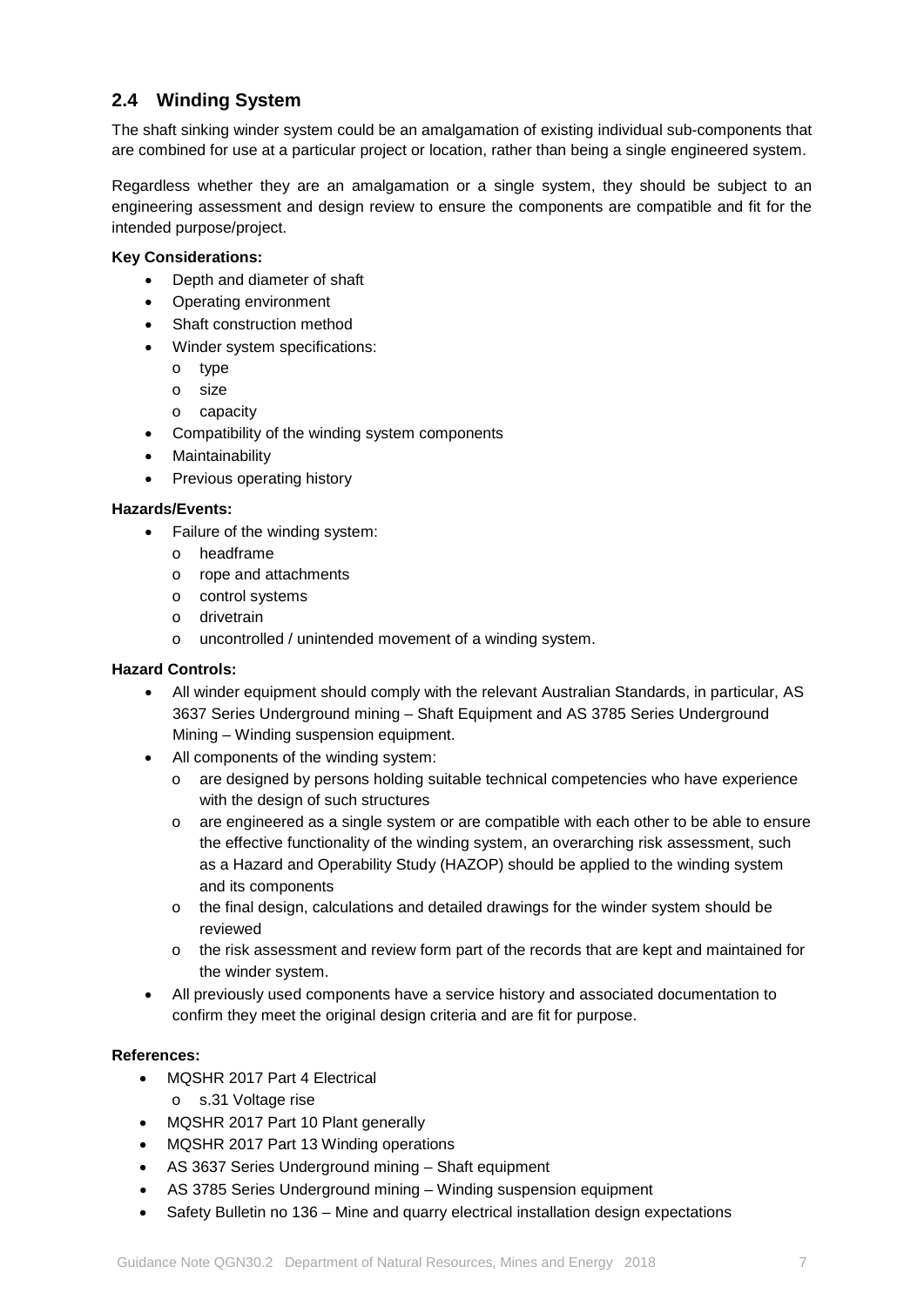- AS/NZS 3000 Electrical Installations (Known as the Australian/New Zealand Wiring Rules)
- AS/NZS 3007 Electrical equipment in mines and quarries Service installations and associated processing plant
- AS/NZS 3017 Electrical installation verification guidelines
- AS/NZS 3019 Electrical installation- periodic verification
- AS 1768 Lightning
- AS/NZS 1020 The control of undesirable static electricity

### <span id="page-7-0"></span>**2.4.1 Winder Drum Assembly**

#### **Key Considerations:**

- General design and construction of winder drums:
	- o Size and shape
	- o Drum flange height
	- o Hawse hole or rope entry position
	- o Rope anchorage
	- o Shaft and bearings
- Overwind / underwind
- Multi-layer coiling
- Base plate and anchor bolts
- Grooved or smooth drum web
- Guarding of the drum and drive
- Structural/surface condition of previously used drums
- Rope compatibility with drum and fleet angle

#### **Hazards/Events:**

- Impact loading on rope (unsafe coiling)
- Failure of drum shaft
- Failure of mounting
- Nip points and moving parts
- Rope whip and harmonics

### **Hazard Controls:**

- NDT drum and components for previously used drums
- QA/QC for previously used drums
- Guarding of nip points/moving parts
- Wedges and risers as needed on drum flanges
- Drum diameter to match rope diameter

### **References:**

- AS 1403 Design of rotating steel shafts
- AS 4100 Steel structures
- AS 1554 Series Structural steel welding
- AS/NZS 3679 Series Structural steel

### <span id="page-7-1"></span>**2.4.2 Winder Brakes**

The winder braking system should be designed to apply directly to the drum, be failsafe and capable of bringing the winder to a controlled stop and hold it under all conditions. The performance of winder mechanical brakes, should be adequate for both service and emergency duties.

### **Key Considerations:**

- The operating parameters of the winders:
	- o the maximum load that the winder would experience during operation
	- o speed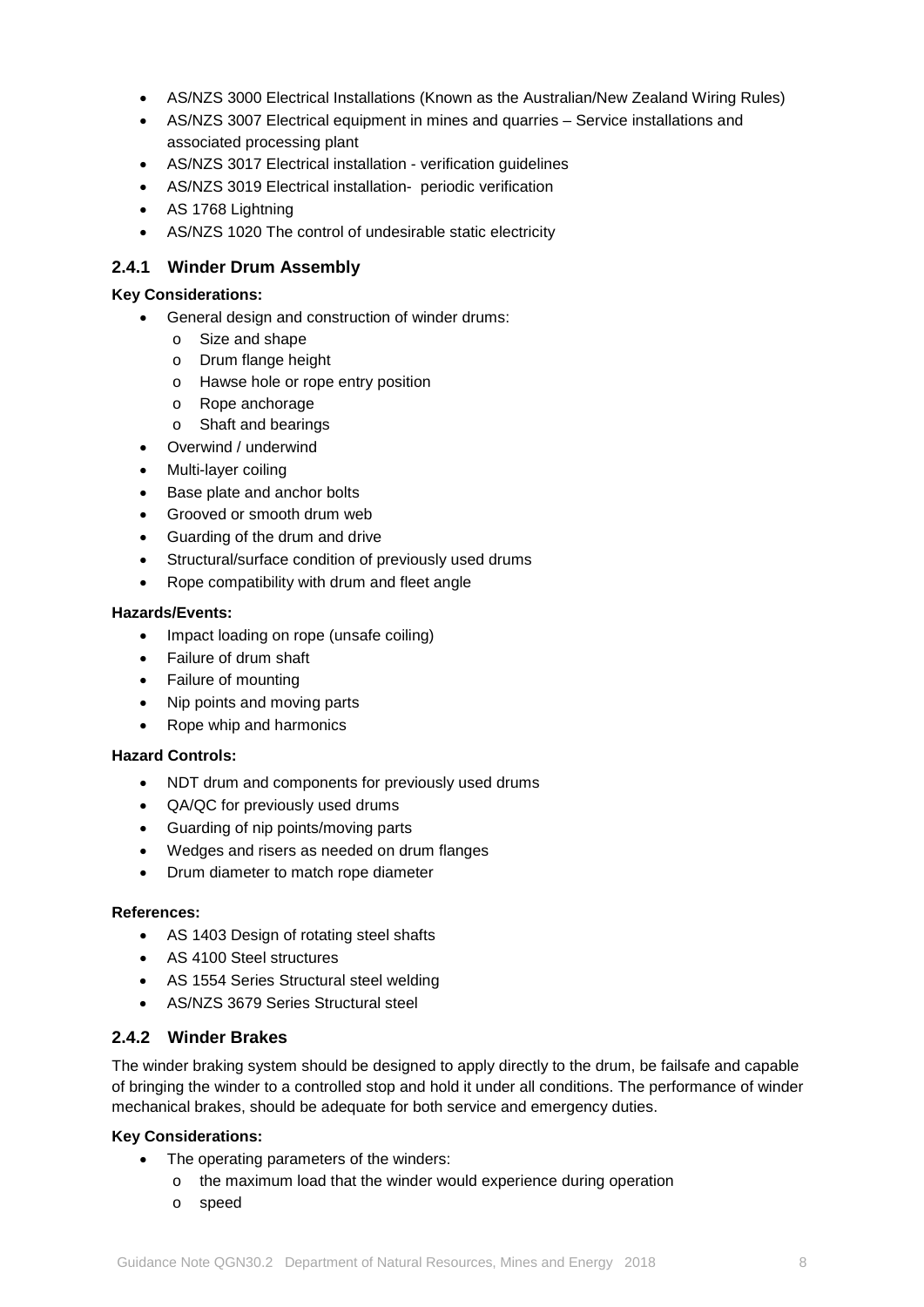- o maximum acceleration / deceleration
- Type of brakes
- Number of brakes
- Safety factor for brakes and associated components
- Independence of the braking circuits
- Test methodology for brakes
- The efficiency of the brakes
- Access for maintenance and testing
- Method of operation and control
- Environmental operating conditions

- Uncontrolled movement of conveyances
- Inability to stop and hold the conveyances
- Failure of one brake circuit
- Insufficient or excessive rates of retardation

### **Hazard Controls:**

- Each winder drum shall be fitted with at least two independent fail-safe braking systems fitted directly to the drum:
	- o a failure of a component within one braking system must not affect the operation of the other system
	- o independent brake systems must not apply to the same brake path
	- o each brake system must be designed so that each brake system is capable of being tested independently
	- o emergency braking function should be designed not to injure personnel during retardation.
- Each brake system designed to hold twice the maximum static out of balance load, taking in account the rope weight, attachments, conveyances and rope layering on the drum.
- Band brakes should not be used in shaft sinking operations.
- The winder drive system capable of providing sufficient torque to be able to test and confirm that each brake system is capable of holding twice the maximum static out of balance load.
- The following information relating to the winder brakes provided and maintained for the winder:
	- o the method and parameters for conducting brake tests
	- o operating and maintenance manual that includes:
		- detailed drawings and specifications
		- engineering design calculations
		- recommended inspection and maintenance frequencies.
- Each brake system fitted with monitoring and warning devices (refer to winder control systems).
- Design of winder components takes into account the environmental and operational conditions to ensure that they do not affect the operation of the brake system.

- MOSHR 2017 Part 4 Electrical
- MQSHR 2017 Part 10 Plant generally
	- o s.100 Selection and design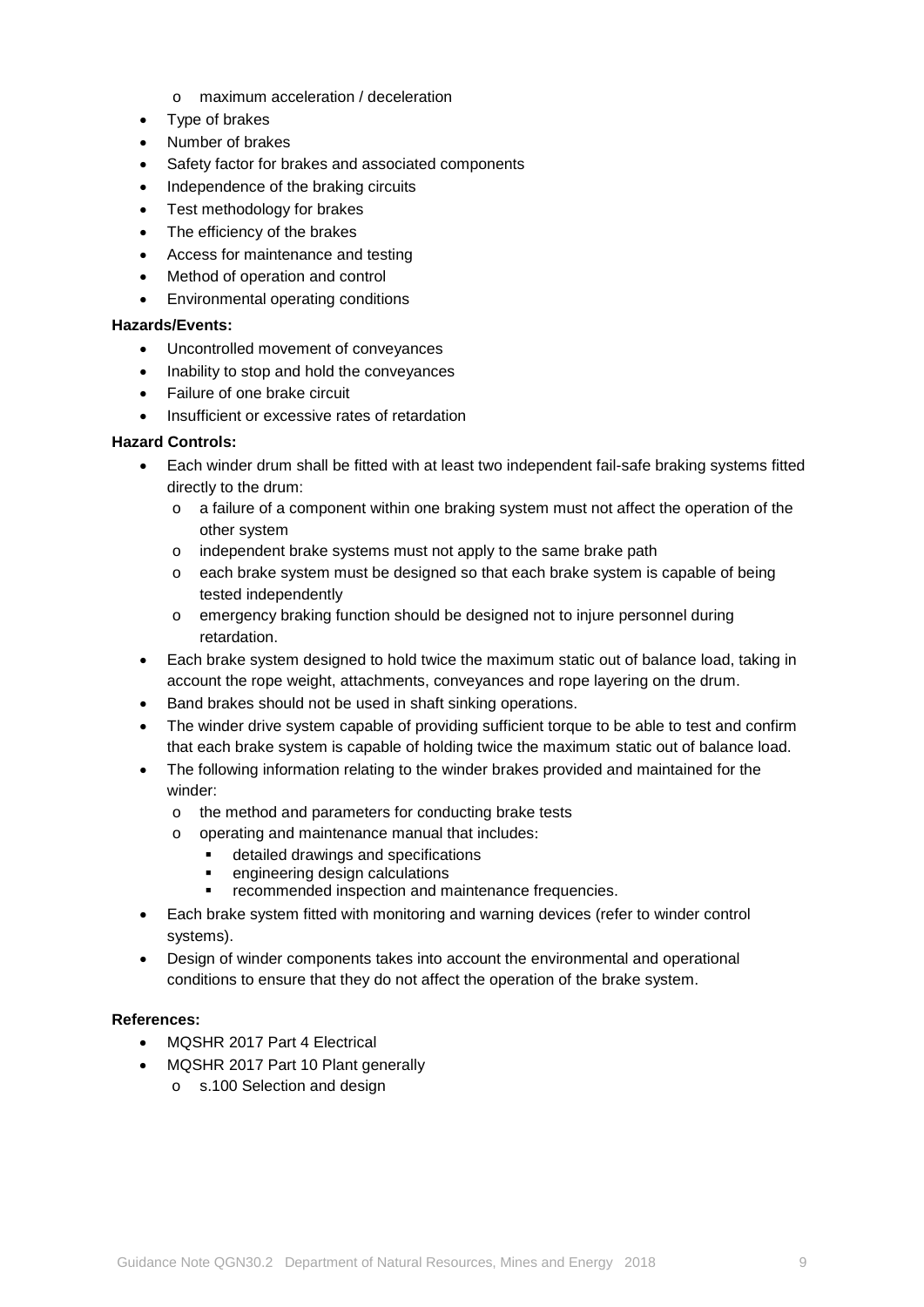

 **Examples of disc and shoe brake assemblies**

### <span id="page-9-0"></span>**2.4.3 Winder Ropes**

### **Key Considerations:**

- Purpose of and anticipated load on rope
- Maximum shaft depth
- Rope compatibility with drum, sheaves and attachments
- Rope properties:
	- o lay
	- o non spin
	- o breaking strain
- Rope history including:
	- o inspection
	- o testing and NDT
- rope certificates
- rope capping

### **Hazards/Events:**

- rope fails in service:
	- o overload
	- o mechanical damage/fatigue
	- o corrosion
- overwind of conveyance, rope braking and conveyance falling down shaft or onto collar.

### **Hazard controls:**

- The rope should be compatible with the drum, sheaves and attachments.
- The rope load used in the factor of safety calculation based on the worst case scenario and the following should be considered:
	- o conveyance including its payload
	- o mass of the rope down the shaft
	- o wind load (downcast shafts)
	- o live loads
	- o rope attachments.
	- Rope length such that:
		- o there is sufficient length for rope cropping during the life of project
		- o a minimum of three (3) complete dead coils are retained on the drum at all times.
- The winding history maintained for all ropes and should include:
	- o the rope certificate (manufactures specification)
	- o the date on which the rope was installed
	- o the dates when the rope was cropped
	- o the dates when the test samples were removed from the rope
	- o the certificate for the destructive and non-destructive rope testing.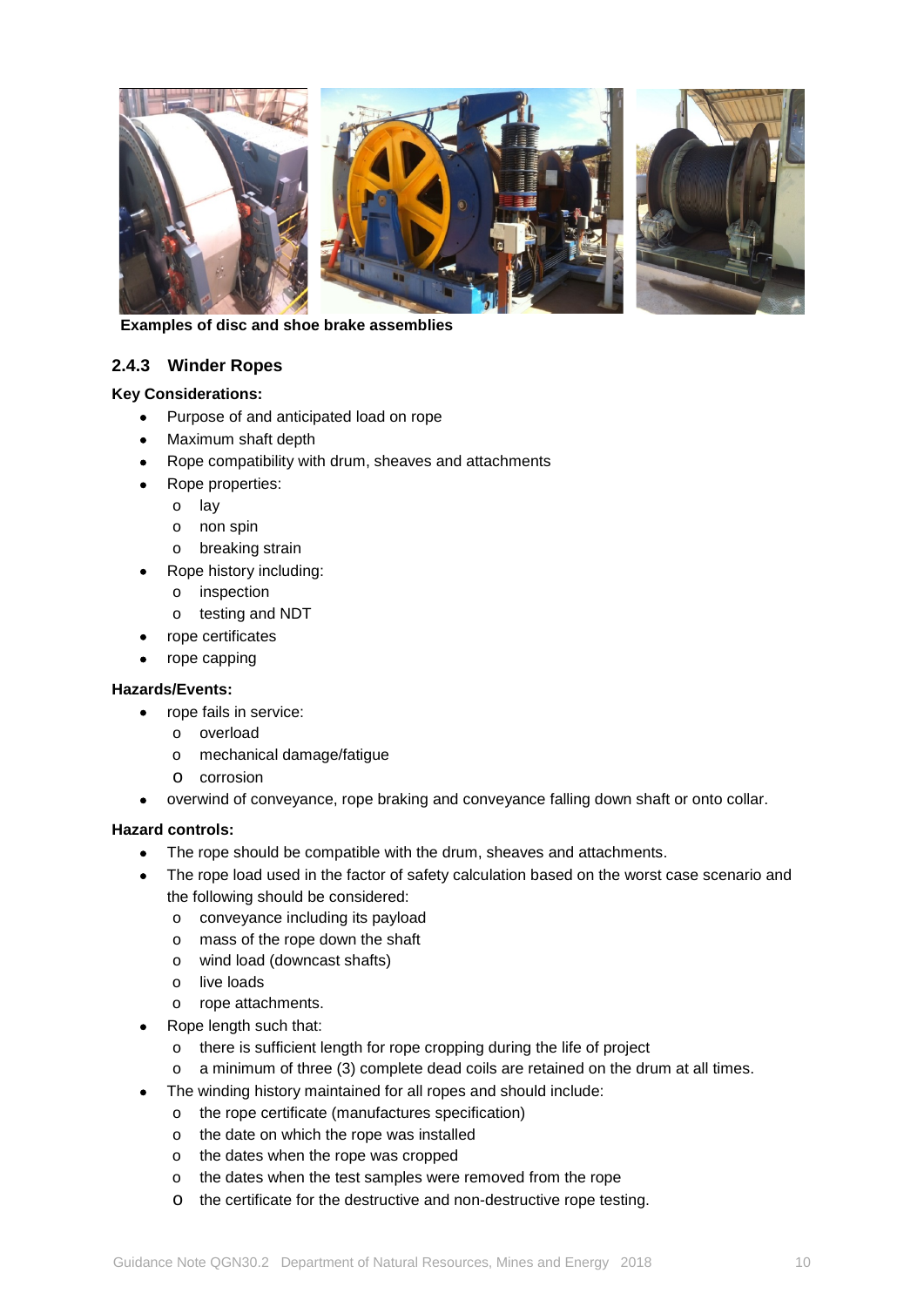- Conduct regular rope maintenance and inspections.
- Rope capping performed by competent persons as per OEM instructions.
- If existing capping integrity on the rope cannot be confirmed the rope should be removed from service.
- When establishing the safety factor to be applied to a particular rope the following should be taken into account:
	- o hoisting speed
	- o torque applied to the rope
	- o depth of shaft
	- o diameters of rope
	- o maximum of acceleration/deceleration
	- o type of rope construction / configuration
	- o type of duty / use i.e. will it be hoisting men or material
	- o duty cycles
	- o environmental conditions
	- o number of ropes
	- o monitoring / maintenance of ropes
	- o frequency of NDT
	- o worst case rope load
	- o the minimum breaking force (MBF).
- While the MQSHA and MQSHR do not stipulate a factor of safety, when establishing the factor of safety, take account of industry accepted practice – see example in table below:

| Proposed Use of Rope                      | Minimum Factor of Safety                    |
|-------------------------------------------|---------------------------------------------|
| Raising and lowering a man-cage or kibble | 7.5 less 0.001L, where L is depth of shaft. |
| Raising and lowering a sinking stage      | >6                                          |

### **References:**

- AS 2759 Steel wire rope Use, operation and maintenance
- AS 1394 Round steel wire for ropes
- AS 3569 Steel Wire Rope Product specification
- AS 4812/NZS Non-destructive examination and discard criteria for wire ropes in mine winding systems
- AS 3637.1 Underground Mining Winding suspension equipment Part 1: General **Requirements**
- AS 3637.3 Underground Mining Winding suspension equipment Part 3: Rope cappings

### <span id="page-10-0"></span>**2.4.4 Winder Control Systems**

Winder control systems include all mechanical, electrical, electronic, and computerised systems for controlling the operations of the winding system. The control system shall prevent, as far as reasonably achievable, any shaft conveyance from overwind, overload and over-speed.

### **Key Considerations:**

- Determination of the operating parameters
- Critical safety functions of the winding system that need to be monitored and controlled to ensure the winder remains within the operating parameters:
	- o overwind
	- o load
	- o speed
	- o deceleration/acceleration
	- o slack rope
	- o conveyance position within shaft
	- o braking function: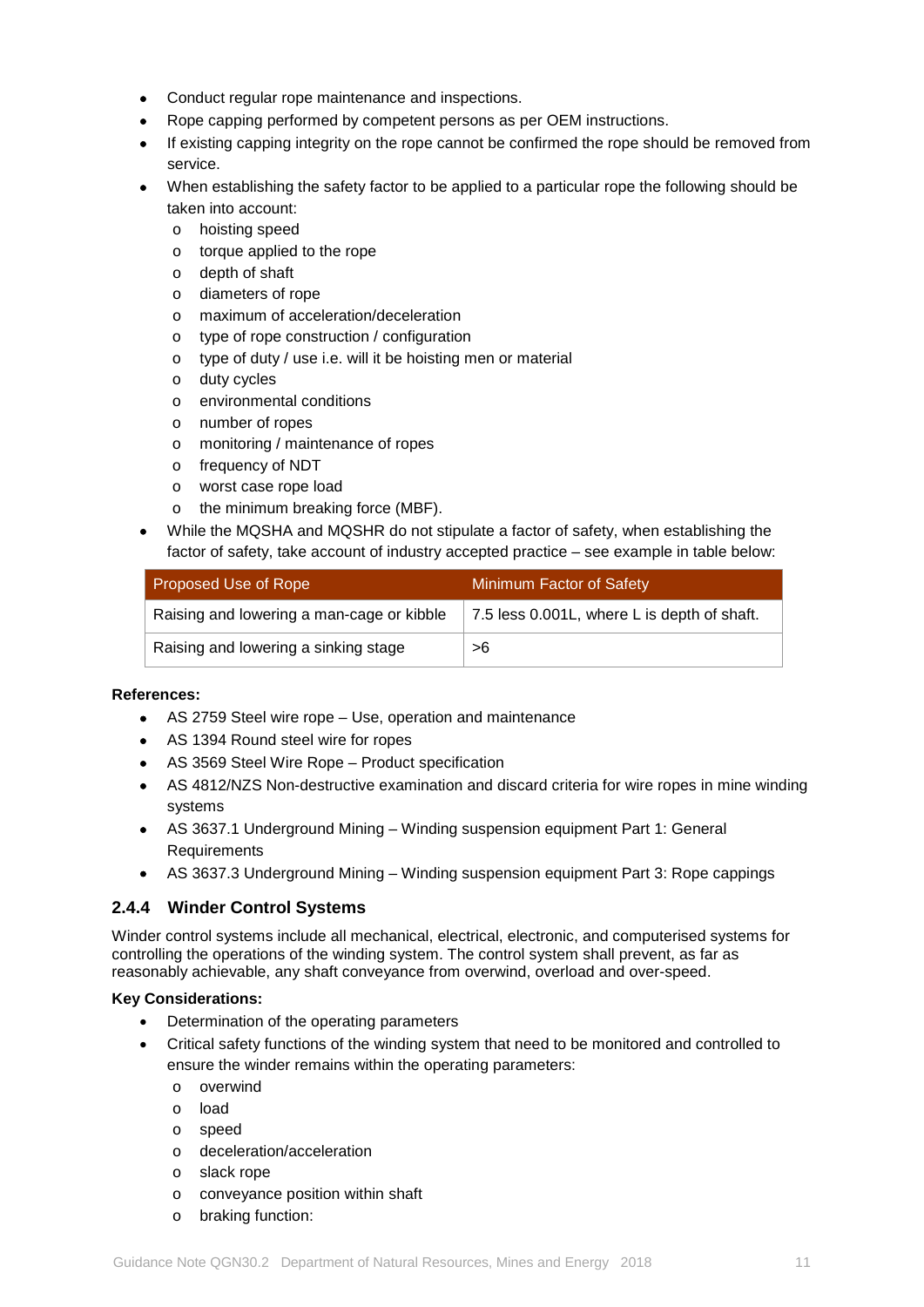- condition
- position
- o position of equipment that could impede the travel of conveyances
- o motor current
- The nature, type and position of devices that will be used to monitor and control the critical safety functions
- Where and how to display and record the output of the safety critical functions
- Communications
- Signalling system
- Management of over voltage / under voltage effects

- Uncontrolled / unintended movement of a winding system
- Conveyance collides with an obstruction within the shaft
- Overspeed of conveyances
- Overload of the conveyance or winding system
- Overwind

### **Hazard Controls:**

- Design and install the control system in accordance with the legislation and applicable standards.
- All safety critical functions and devices needed to monitor and control the safe use of the mine winder shall be identified and documented by the designer.
- The engineering design should determine the minimum safety integrity level or minimum category level for each identified safety function:
	- o safety circuits shall not be dependent upon single line component.
- If the winding system operates or functions outside its design parameters, the control system shall automatically intervene and bring the system to a safe state.
- The engineering design to provide for a detailed manual which includes:
	- o the operating parameters, functional description, software and schematics
	- o an inspection and maintenance regime.
- Transient voltage protection.
- Cameras strategically placed for critical visual monitoring.
- Backup versions and copies of critical control parameters.

When considering the controls necessary for the winding system the following should be taken into account:

### **Winder:**

- The motor fitted with current monitoring that indicates the load on the motor and when entering a potential overload brings the system to a safe state.
- Indications provided for:
	- o self-centre control and positive action
	- o raise and lower control lever
	- o interlock between winders enabling only one conveyance to be moved at a time
	- o brakes:
		- wear
		- air gap
		- **•** Position (applied/released)
		- **temperature**
	- o winder drum rollback
	- o drum speed
	- o motor speed
	- o differential speed between drum and motor.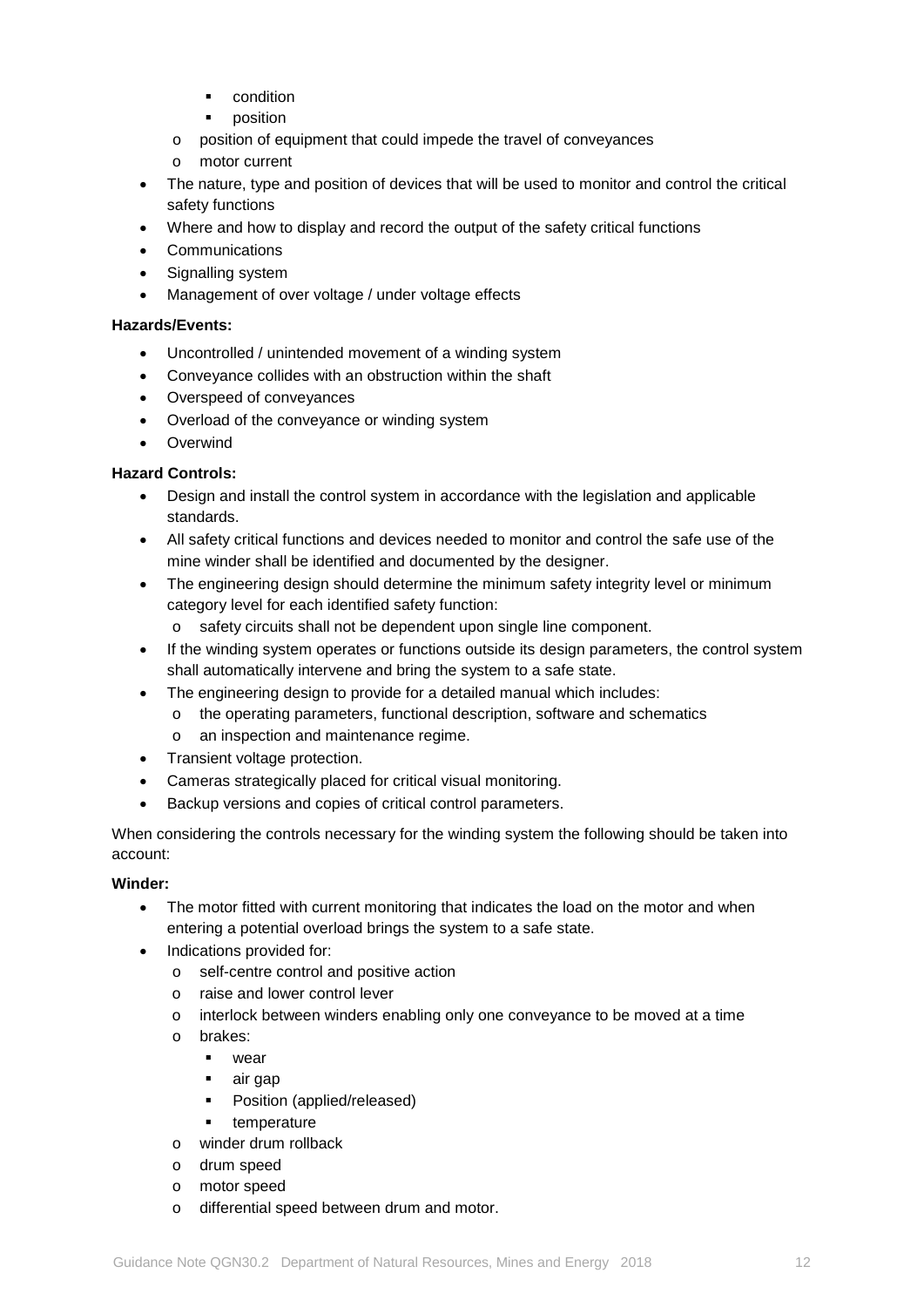### **Hydraulic System:**

- Oil temp e.g. oil temperature too low or too high
- Hydraulic system pressure

### **Rope:**

- Slack rope
- Unsafe coiling
- Load monitoring
- Cross head separation

### **Speed:**

- Speed indicators:
	- o overspeed
	- o ramp speed at:
		- stage approach
		- collar approach.

### **Shaft Controls:**

- Overwind protection:
	- o for each conveyance, an overwind and an ultimate overwind limit should be provided
	- o each shall be connected into two different control circuits arranged to cut off the power to the winder and apply the brakes when activated
	- o the distance between the overwind limit and ultimate overwind limit should be sufficient to enable the conveyance to stop before it reaches the ultimate overwind limit
	- $\circ$  the distance between the ultimate limit and the arrestors / catchers should be sufficient to enable the conveyance to stop before it reaches the arrestors / catchers
- Tipping Chute Interlocks:
	- o position of tipping chute
	- o tipping chute, collar doors and conveyances are interlocked:
		- prevent conveyances from colliding with tipping chute
		- **•** prevent tipping when the collar doors are open
- collar door position open/closed
- stage upper limit
- stage gates
- position in shaft:
	- o stage
	- o kibble / man-cage.

### **Location of E-stops:**

The winding system should be fitted with emergency stops at appropriate readily accessible locations, for example:

- Winder MCC
- Tipping chute
- Brace
- Winder control room
- Man-cage/kibble (if used for man riding)
- Stage (every deck)
- Shaft bottom
- Other locations as identified by the design risk assessment

### **Communication system:**

At least two independent methods of communication that function under all conditions should be provided, in the following locations as a minimum:

- Winder MCC
- Winder control room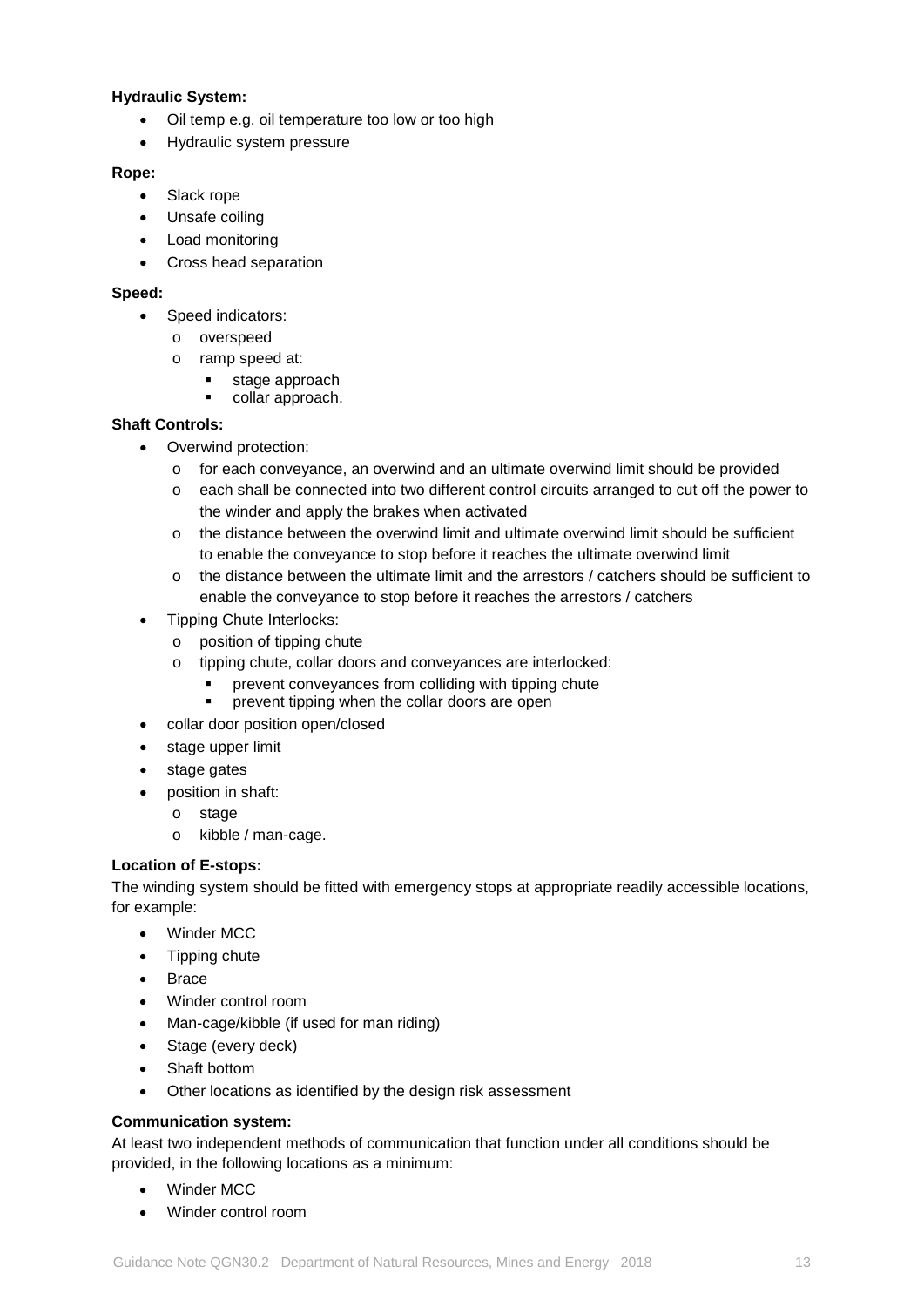- Brace
- Service conveyances
- Stage (every deck)

### **Visual Monitoring:**

Within the winder control room a monitor should be installed to view the following locations:

- Tipping chute
- Ultimate overwind approach limits
- Sheave deck
- Collar doors
- Stage, on every deck

### **References:**

- MQSHR 2017 Part 4 Electrical
- MQSHR 2017 Part 10 Plant generally
	- o s.100 Selection and design
	- o s 102 Plant controls and control systems
- MQSHR 2017 Part 13 Winding operations
	- o s.126 Winders
- AS/NZS 4024 Series Safety of machinery
- AS 61508 Functional safety of electrical/electronic/programmable electronic safety-related systems
- AS 62061 Safety of machinery Functional safety of safety-related electrical, *e*lectronic and programmable electronic control systems



**Examples of winder controls**

### <span id="page-13-0"></span>**2.5 Headframe and Components**

The design chosen for a headframe is usually dictated by the site layout whether above or below ground level and revolves around shaft depth, winder capacity, rope strength, winder duty calculations, safety features and dimensions of equipment that needs to be lowered down the shaft.

### **Key Considerations:**

- The maximum design loads (inclusive of dead loads, live loads, rope break, wind loads etc.)
- Shaft size (depth, diameter)
- Head sheave arrangement
- **Environment**
- Geomechanical conditions
- Height
- Dimensions of plant equipment lowered down the shaft
- Size and shape of the collar doors
- Method of tipping muck
- Normal operating requirements to accommodate conveyances plant and equipment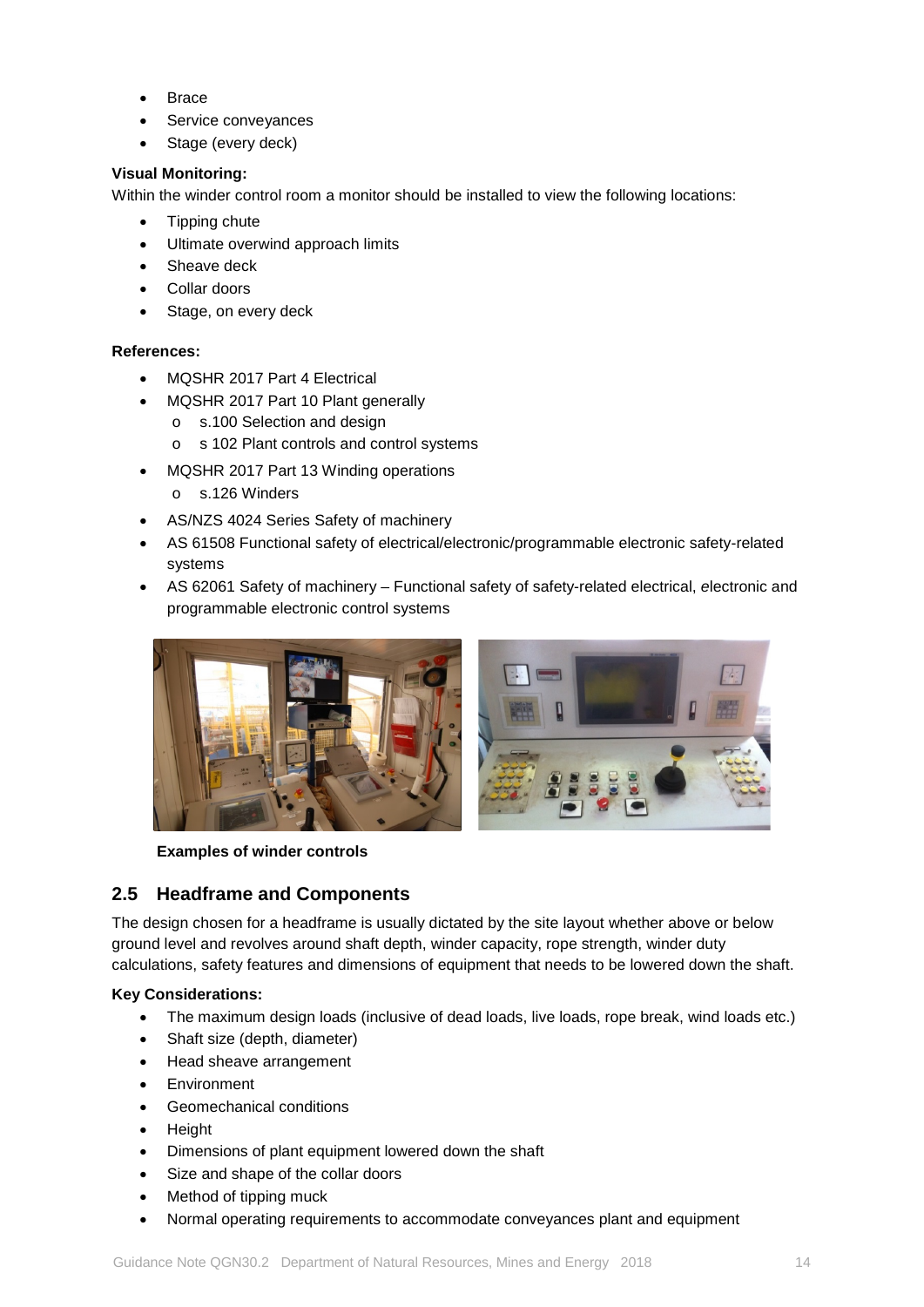- Overwind protection:
	- o Approach limits/speeds
	- o Arrestors/catchers
- Permanent or temporary headframe
- Access for inspections and maintenance

- Structure failure
- Winding conveyances/plant equipment colliding into the headframe structure
- Persons struck by falling objects
- Persons falling from heights
- Entanglement

### **Hazard Controls:**

- Access ways and platforms must be provided up the headframe to allow for inspection, testing and maintenance.
- The distance above the ultimate overwind position should be sufficient to allow a conveyance to be brought to a controlled stop.
- Allow for the safe unloading of personnel from a cage or kibble if an overwind occurs
- Recovery method:
	- o restoring power supply in an overwind situation
	- o detached conveyance
	- o conveyance suspended within jack catches.
- Headframe should be of sufficient height to allow convevances, plant and/or equipment to be suspended and lowered through the shaft collar without impeding or interfering with the operation of the collar doors.
- Engineering design drawings, specifications, calculations, inspections and maintenance procedures are documented and maintained.

- MQSHR 2017 Part 13 Winding operations o s.100 Selection and design
- AS 3785.1 Underground Mining Shaft equipment Part 1: Shaft overwind safety catch system
- AS 3785.2 Underground Mining Shaft equipment Part 2: Shaft winding arresting systems
- AS 3785.3 Underground Mining Shaft equipment Part 3: Drum winding gripper systems
- AS 3785.5 Underground Mining Shaft equipment Part 5: Headframes
- (withdrawn)AS 4100 Steel structures
- AS 3990 Mechanical equipment Steelwork



**Examples of a shaft sinking headframe**

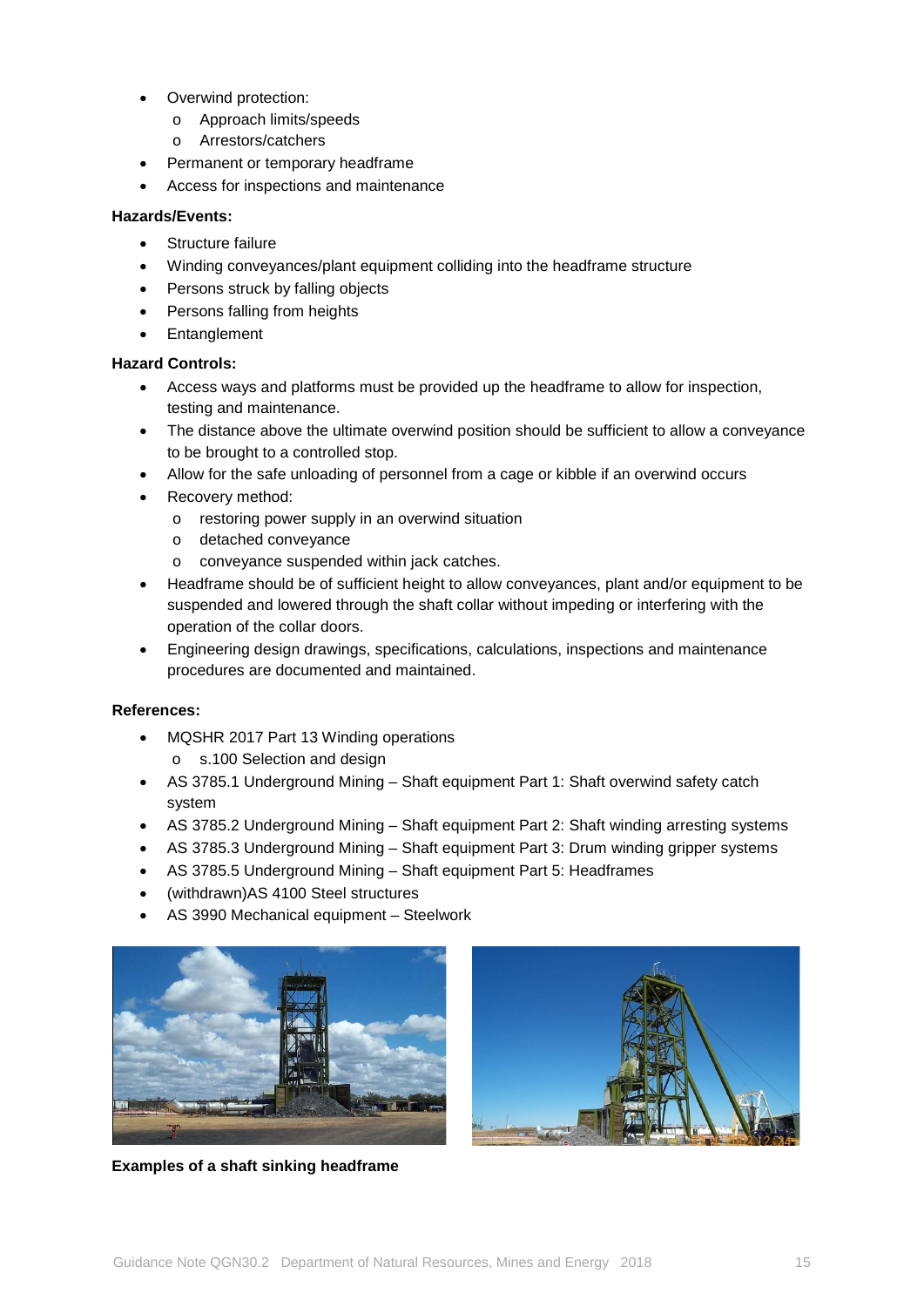### <span id="page-15-0"></span>**2.5.1 Head Sheaves**

### **Key Considerations:**

- Configuration of head sheaves and number of ropes proposed:
	- o shaft type
	- o insert type
	- o bearing type
- Compatibility of sheave with rope
- Access for inspection and maintenance
- Loads on the sheave

### **Hazards/Events:**

- Structure failure
- Damage to structure, rope and components
- Persons falling from height
- Entanglement

### **Hazard Controls:**

- Conduct, daily, weekly and monthly routine visual inspections
- Access ways and platforms must be provided up the headframe to allow for inspection testing and maintenance
- Engineering design drawings, specifications, calculations, inspections and maintenance procedures are documented and maintained
- Conduct non-destructive testing (main loadbearing components)

### **References:**

- AS 3785.7 Underground mining shaft equipment Part 7:Sheaves
- AS/NZS 4024Series Safety of machinery
- AS 1657 Fixed platforms, walkways, stairways and ladders-Design construction and installation

### <span id="page-15-1"></span>**2.5.2 Tipping Chute**

### **Key Considerations:**

- Prevention of rock / water spillage into shaft or around shaft collar
- Functional interlocks and sequencing:
	- o conveyance does not collide with the tipping chute
	- o collar doors are closed prior to the tipping chute being lowered or raised
- Mass of the loaded kibble
- Method of tipping
- Tipping chute controls, operation and actuation
- Access to the tipping chute for inspection and maintenance
- Design of tipping system to minimise wear on attachments

### **Hazards/Events:**

- Failure of the tipping chute
- Personnel struck by falling material
- Kibble colliding with tipping chute structure
- Damage to winder ropes and attachments

### **Hazard Controls:**

- Tipping chute sized according to kibble load capacity
- Discharge angle of chute should be designed to allow material to flow freely
- Function interlocks
- Splash back barrier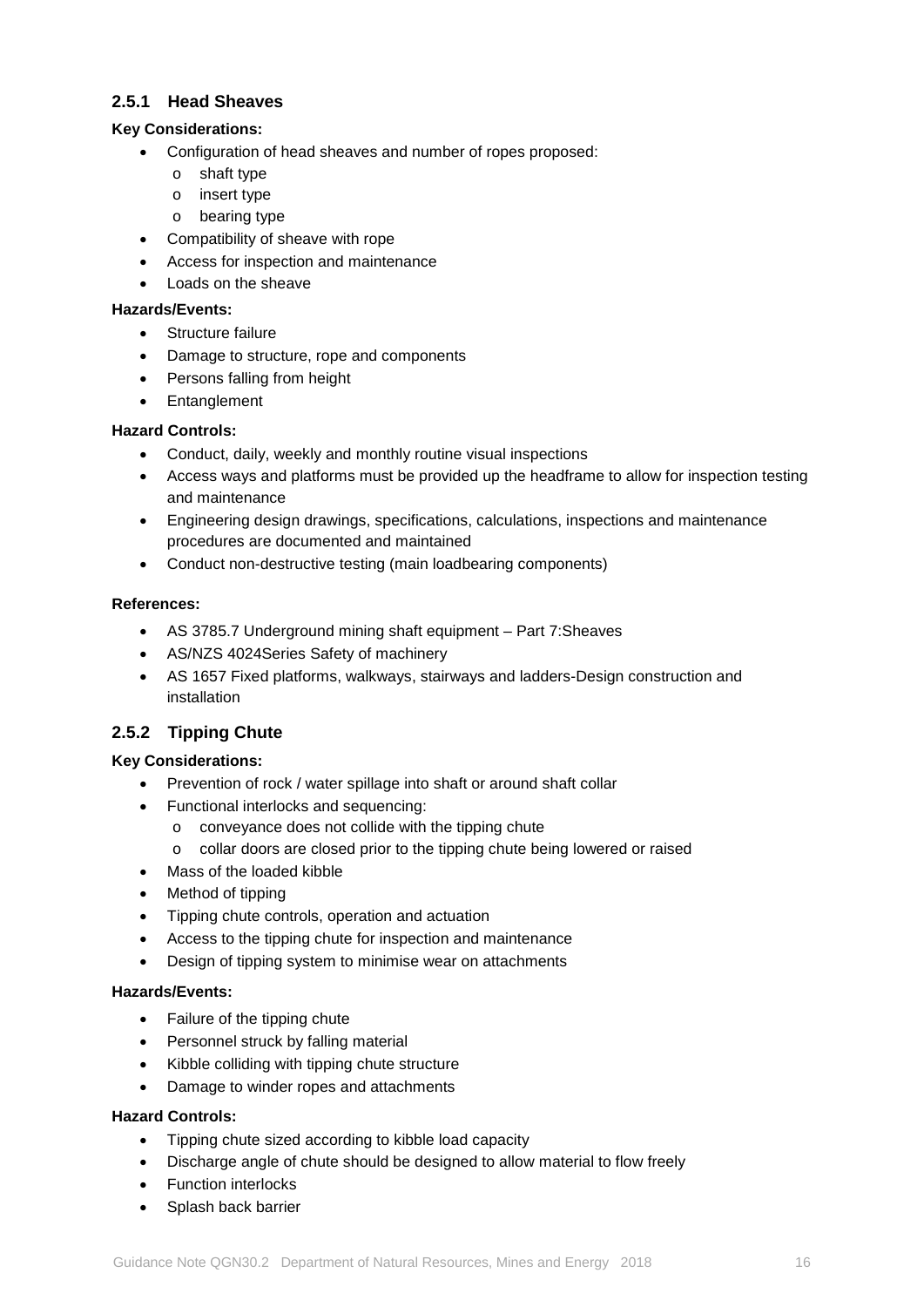- Kibble travel limits / speed control:
	- o approaching collar doors
	- o approaching ultimate overwinds
	- o approaching stage conveyance.

### **Reference:**

• AS 1657 Fixed platforms, walkways, stairways and ladders - Design construction and installation

### <span id="page-16-0"></span>**2.6 Collar Door Design**

Collar doors seal the shaft entrance at the shaft collar to provide safe access to the main winder conveyance (kibble/man-cage) when it is on the surface and provides overhead protection to personnel working within the shaft when the kibble is being tipped on the surface or when other activities are being conducted at the shaft collar.

### **Key Considerations:**

- Load rating
- Size of the door opening
- Number and position of rope centres within the shaft
- Guarding around shaft collar doors when opened
- Stage chairing points
- Direction from which plant and equipment is brought onto the collar door

### **Hazards/Events:**

- Failure of the collar doors
- Personnel, plant, equipment or material falling down shaft
- Personnel being struck by falling objects
- Conveyances colliding with collar doors
- Rope damage

### **Hazard Controls:**

- Collar doors designed:
	- o so that when in the open position passage of all conveyances and equipment is achieved with adequate gap clearance
	- o to be rated for a specific load capacity and designed to overhead protection standards
	- o to be manually opened and closed in the event of a power failure.
- Where hinged doors are used they should form part of the barrier to the open shaft.
- Ensure that the closed doors are sealed and do not allow any items to fall down the shaft.
- In the event of a power failure the doors remain in the position they were in.

### **References:**

- MOSHR 2017
	- o s.108 Monitoring
	- o s.124 Control measures to protect against persons and things falling into shafts
- AS/NZS 1891 Series Industrial fall-arrest systems and devices

### <span id="page-16-1"></span>**2.7 Conveyances**

### <span id="page-16-2"></span>**2.7.1 Kibble**

The kibble design is relatively simple compared to a man-cage. However the structural factors of safety given for personnel riding conveyances should be observed where the kibble is used for carrying personnel.

### **Key Considerations:**

• The intended use for the kibble and associated loads: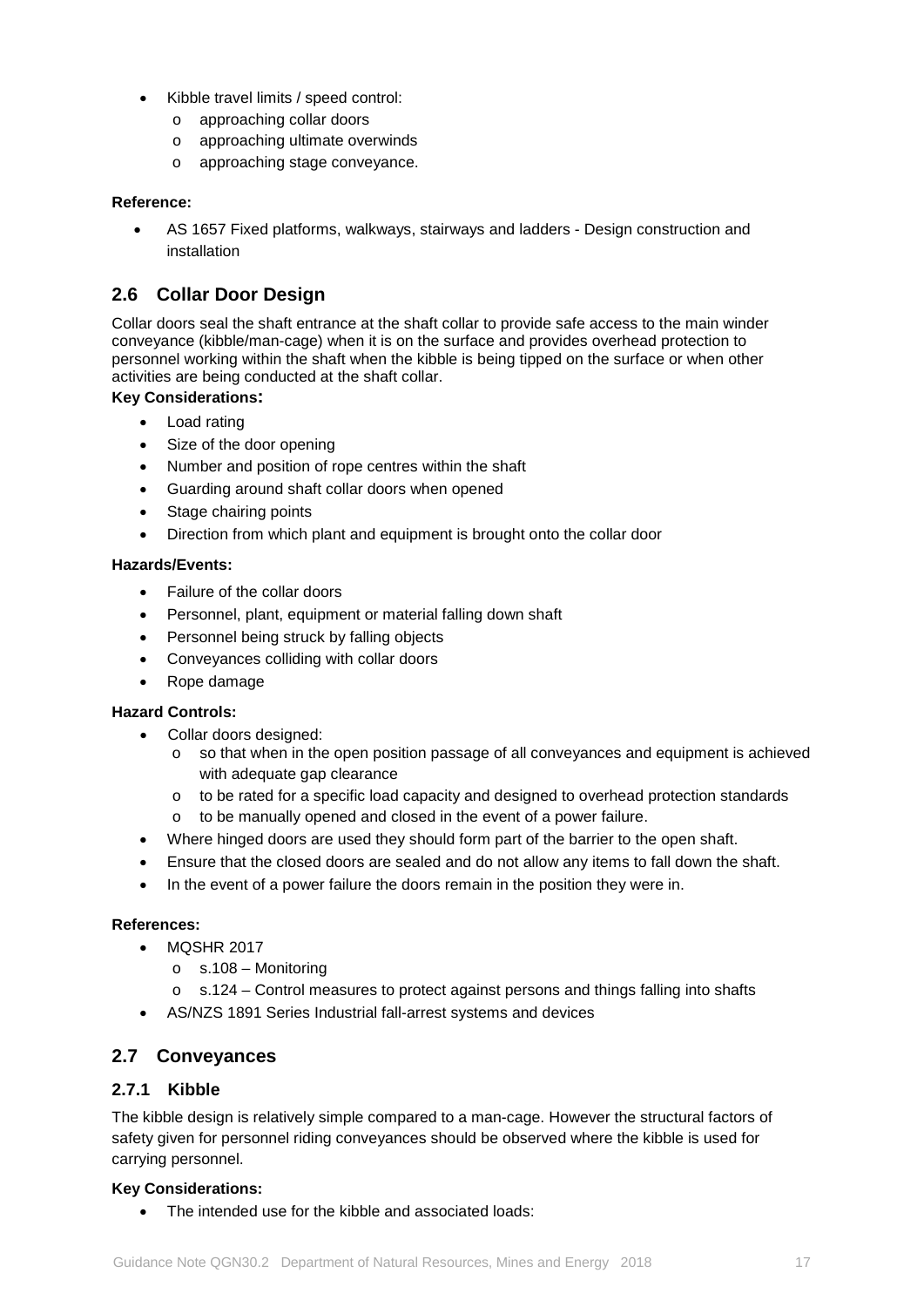- o muck only
- o man-riding
- o concrete
- The size of the kibble well in the stage
- The stability of the kibble whilst being raised and lowered
- Access and egress provisions for personnel
- Provision to secure tools and equipment being transported within the kibble
- Ensuring where personnel are riding in the kibble that they are confined within the perimeter of the kibble
- Overhead protection
- The intended method for loading and tipping
- Communication systems
- Height clearance between collar doors and headframe

- Personnel struck by falling objects
- Kibble conveyance fouls on shaft infrastructure
- Personnel are injured or crushed as a result of body parts protruding outside the kibble
- Falling down shaft when transferring from one conveyance to another

### **Hazard Controls:**

- A kibble used in shaft sinking should be of robust construction and shall be of a shape that will permit its free travel between the highest and lowest points of travel
- The gap clearance between the kibble and conveyances do not allow for a person to be caught or crushed between the kibble and conveyance
- Lead-in on top and bottom of the kibble, with an aspect ratio that eliminates fouling
- Kibbles used for the transport of people or material, should be provided with at least a three chain suspension system
- Kibbles designed to be self-tipping on the release of a locking mechanism should not be used for personnel riding
- Steps to be provided inside and outside of the kibble for personnel access
- Kibbles used for the purpose of man-riding designed so that persons are not exposed to an open shaft and are fully protected from any pinch points and attached to the kibble
- Capacity rating and unique kibble identification indelibly marked on the kibble
- Where equipment is to be transported within the kibble suitable restraint and anchor points should be provided
- Chains and shackles used for the suspension of a kibble should be a matched set and should be designed, constructed and tested in accordance with Australian Standards
- All chains, shackles and other attachments should be uniquely identified and indelibly marked
- Kibble chains should be of sufficient length to ensure that the included angle at the apex of the suspension of any two chains is not greater than 60 degrees
- Kibble chains should have a combined factor of safety of not less than 20
- Communication and Emergency Stops should be available for use e.g. pendant control, and radio communication
- Proof loading

- MQSHR Part 13 Winding operations
	- o s.125 Conveyances
- AS 3785.4 Underground mining Shaft equipment Part 4: Conveyances for vertical shafts
- AS 3637.6 Underground mining Winding suspension equipment Part 6: Shackles and chains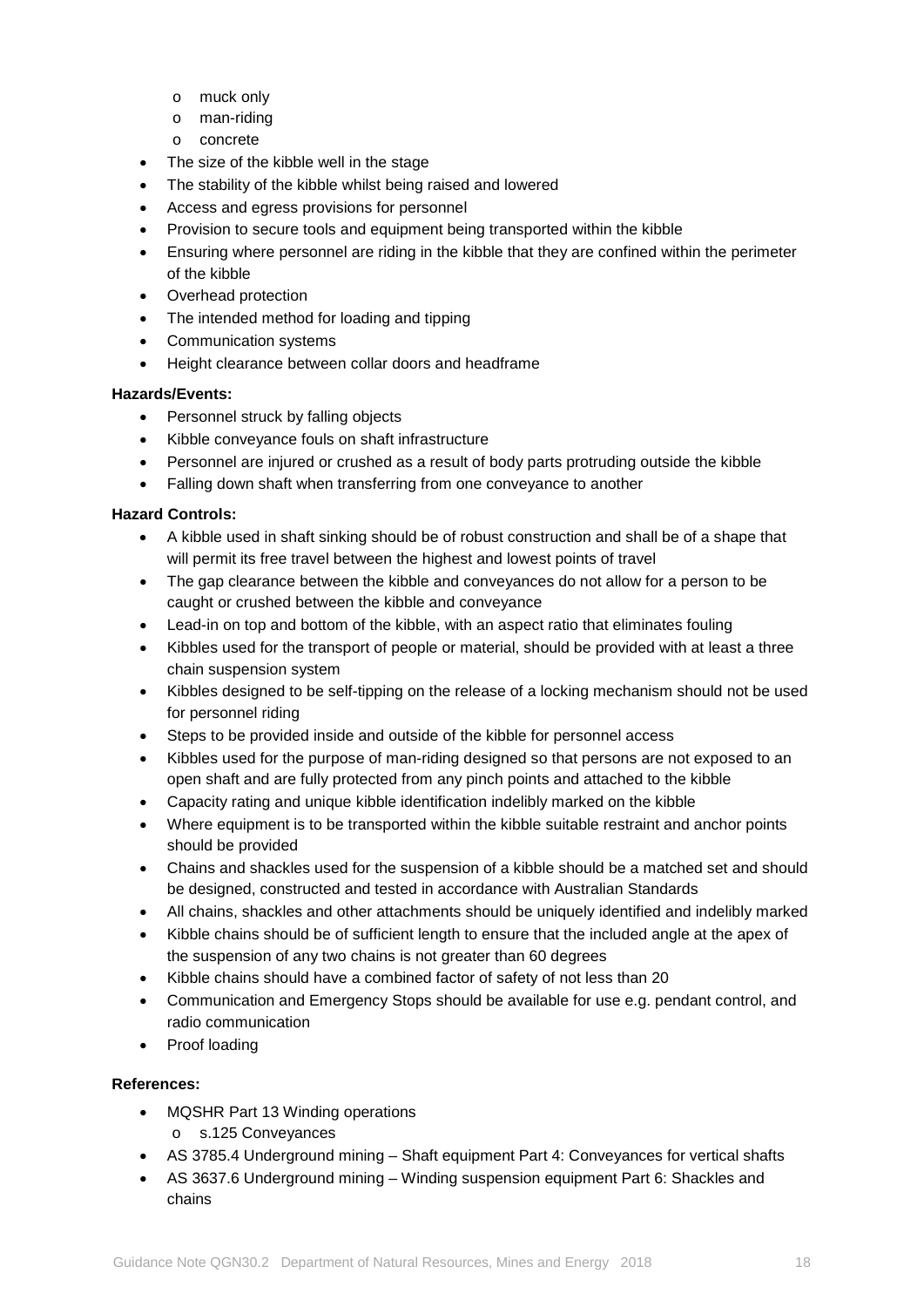### <span id="page-18-0"></span>**2.7.2 Man-cage**

### **Key Considerations:**

- The size, capacity and intended loads of the man-cage
- The stability of the man-cage whilst travelling
- Access and egress provisions for personnel
- Ensuring where personnel are riding in the man-cage that they are confined within the perimeter of the conveyance
- Functional Interlocks
- Overhead protection
- Communication systems
- Equipment falling out of or protruding from the man-cage
- Location of battery sets
- The compatibility with site emergency response equipment

### **Hazards/Events**

- Falling down shaft when transferring from one conveyance to another
- Man-cage conveyance fouls on shaft infrastructure
- Personnel are injured or crushed as a result of body parts protruding outside the man-cage
- Failure of communication
- Failure of interlocks
- Personnel struck by falling objects

### **Hazard Controls:**

- Lead-in on top and bottom of the man-cage, with an aspect ratio that eliminates fouling
- The gap clearance between the man-cage and conveyances does not allow for a person to be caught or crushed between the man-cage and conveyance
- Ensure gap clearances of collar doors and stage conveyances are adequate to prevent fouling
- The sides of each compartment of the man-cage covered with metal plates or expanded metal to prevent any part of a person or material in the man-cage from protruding outside the man-cage
- The floor of the man-cage should be solid
- Doors do not protrude outside of the man-cage envelope when opened
- A double actioned door latch should be fitted to a man-cage
- Man-cage doors should be interlocked with winder
- Provision to secure tools and equipment being transported within the man-cage
- Communication system and failsafe stop button should be fitted within the man-cage
- A fall arrest system and attachment point fitted within the man-cage
- Communication, stop switch and signalling system
- Provisions for access and egress
- Proof loading
- Battery set should be positioned under the floor

### **Reference:**

• AS/NZS 3785.4 Underground mining – Shaft equipment Part 4: Conveyances for vertical shafts

### <span id="page-18-1"></span>**2.7.3 Stage**

### **Key Considerations:**

- The diameter of the stage matches the intended diameter of the completed shaft
- The size, capacity and intended loads for the stage
- The ability for muckers and equipment to pass through the stage kibble well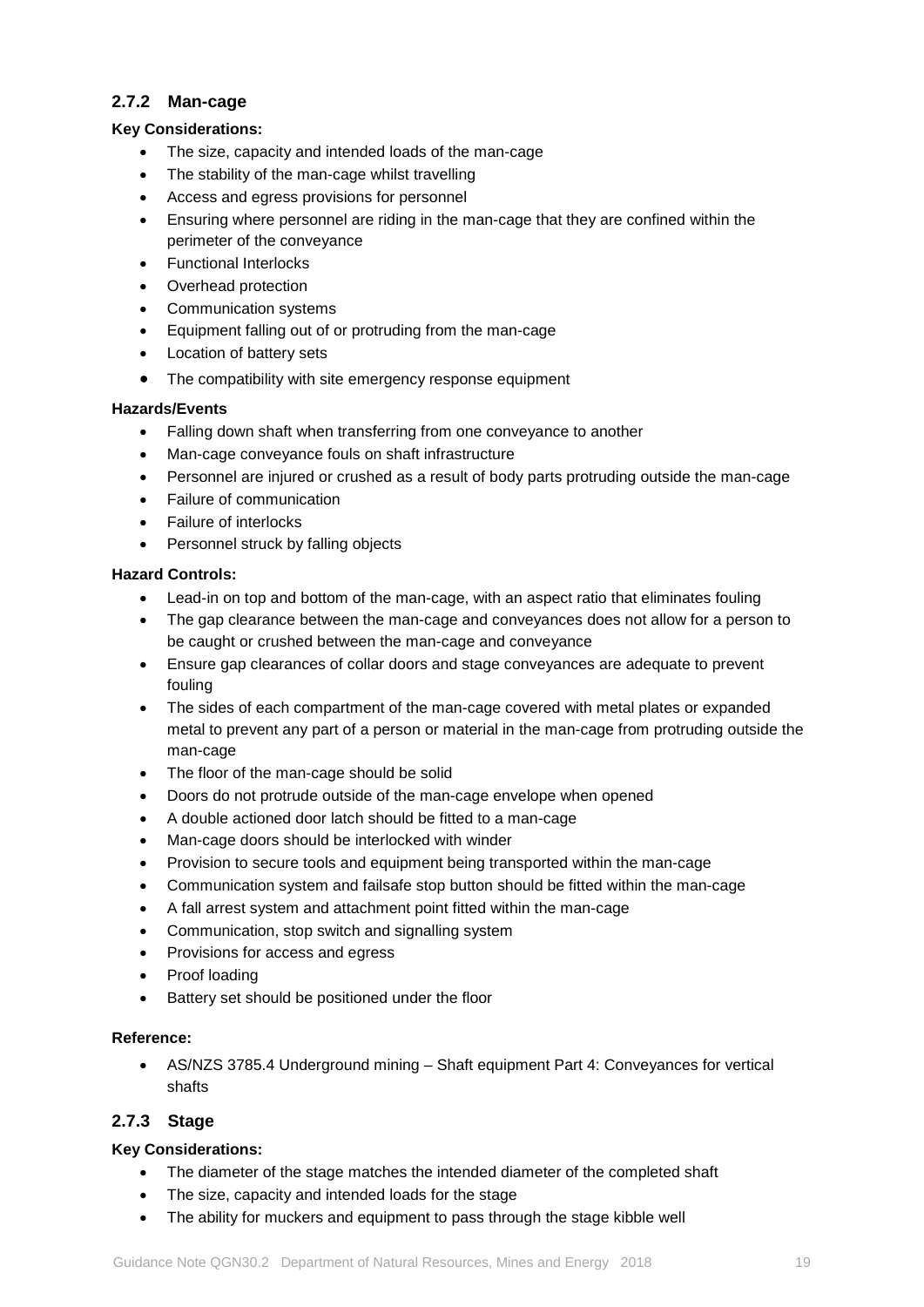- The ability to traverse the sinking stage past the shaft services (e.g. air, water, vent duct) during all stages of shaft construction
- Overhead protection (top deck)
- Positioning of ropes and attachments:
	- o Guide rope configuration
- Kibble well lead-In entry and exit points
- The ability to monitor the loads on the stage
- Position of the mucker controls to protect the operator from a moving kibble
- The ability to stabilise the stage (stage-jacks)
- Design of crosshead stop block
- Permanent installation of lighting for each work deck
- Fall arrest systems
- Stage entry/exit points
- Lifting anchor points

- Falling down shaft
- Stage conveyance fouls on shaft infrastructure
- Personnel are injured or crushed between moving conveyances
- Failure of communication
- Failure of interlocks
- Personnel struck by falling objects

### **Hazard Controls:**

- Covered under stage deck layout
- Conveyance travel way is fully enclosed ensuring no persons , equipment or tools can protrude in the pathway of travelling conveyances
- Fall arrest system and attachments available on each work deck of the stage
- Stage has a fall arrest retrieval system available
- Adequate lighting for the detail of the task being performed, fitted to all stage work decks
- Stabilizing jacks should be fitted when using stage mounted muckers
- Overhead protection must be provided
- Handrails and kick boards fitted to all decks
- Safety meshing fitted around the kibble well between decks
- Ladder-ways have fall arrest system or cages provided
- Trapdoors fitted with self-closing device or hand rail around opening
- Modular handrails
- Design of crosshead stopblock to prevent crush injuries
- Load cells
- Provision for storage, i.e. scaling bars/jack picks
- Stage deck layout:
	- o Muckers
	- o Drilling equipment
	- o Shotcrete / grout pumps
	- o Octopus
	- o Stage rope sheaves (self-levelling)
	- o Stage jacks
	- o Distances between decks to match services/shuttering
	- o Gap clearances between stage and shaft wall kept to a minimum
	- o Self-closing and self-locking gates with full height of meshing/guarding
- Chairing / anchor point provision
- Proof loading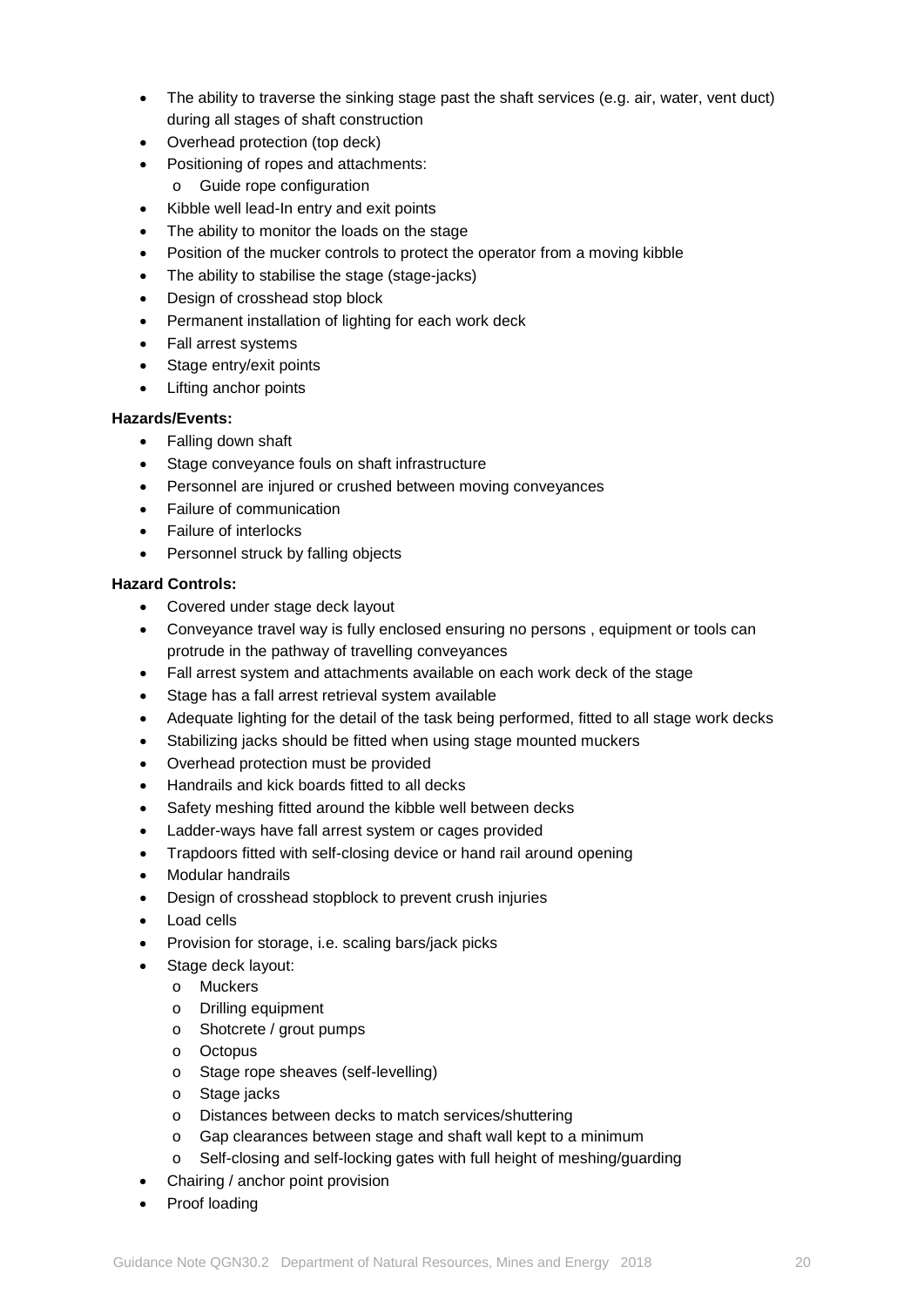### **References:**

- MQSHR Part 13 Winding operations
	- o s.124 Control measures to protect against persons and things falling down the shaft
- AS/NZS 3785.4 Underground mining Shaft equipment Part 4: Conveyances for vertical shafts
- AS 1657Fixed platforms, walkways, stairs and ladders Design, construction and installation

### <span id="page-20-0"></span>**2.8 Suspension Attachments**

### <span id="page-20-1"></span>**2.8.1 General Specifications**

All attachments, lifting and slinging equipment should be designed, manufactured, installed and maintained as detailed in the relevant Australian Standards.

### **Key Considerations:**

- Rated for the maximum load
- Compatibility with other attachments and components
- Inspection and testing history

### **Hazards/Events:**

- Failure of attachments or lifting equipment
- Personnel struck by falling equipment

### **Hazard Controls:**

- All components are designed to Australian Standards
- Engineering design drawings, specifications, calculations, inspection and maintenance procedures must be documented and maintained
- All components must be uniquely Identified
- Components should be matched

### **References:**

- MQSHR 2017 Part 10 Plant generally
- MQSHR 2017 Part 13 Winding operations
- AS 3637.1 Underground mining Winding suspension equipment Part 1: General requirements
- AS 3637.2 Underground mining Winding suspension equipment Part 2: Detaching hooks
- AS 3637.3 Underground mining Winding suspension equipment Part 3: Rope cappings
- AS 3637.4 Underground mining Winding suspension equipment Part 4: Drawbar and connecting links
- AS 3637.5 Underground mining Winding suspension equipment Part 5: Rope swivels and swivel hooks
- AS 3637.6 Underground mining Winding suspension equipment Part 6: Shackles and chains

### <span id="page-20-2"></span>**2.8.2 Crosshead Guidance System**

A Crosshead is attached to guide ropes, to steady a conveyance travelling in the shaft. The stage ropes are generally used as the guide ropes for the conveyance.

### **Key Considerations:**

- Compatibility with ropes
- Ability to detect unintentional crosshead separation from conveyance
- Overhead protection
- Crosshead stop block height on the stage conveyance
- Guide rope configuration

### **Hazards/Events:**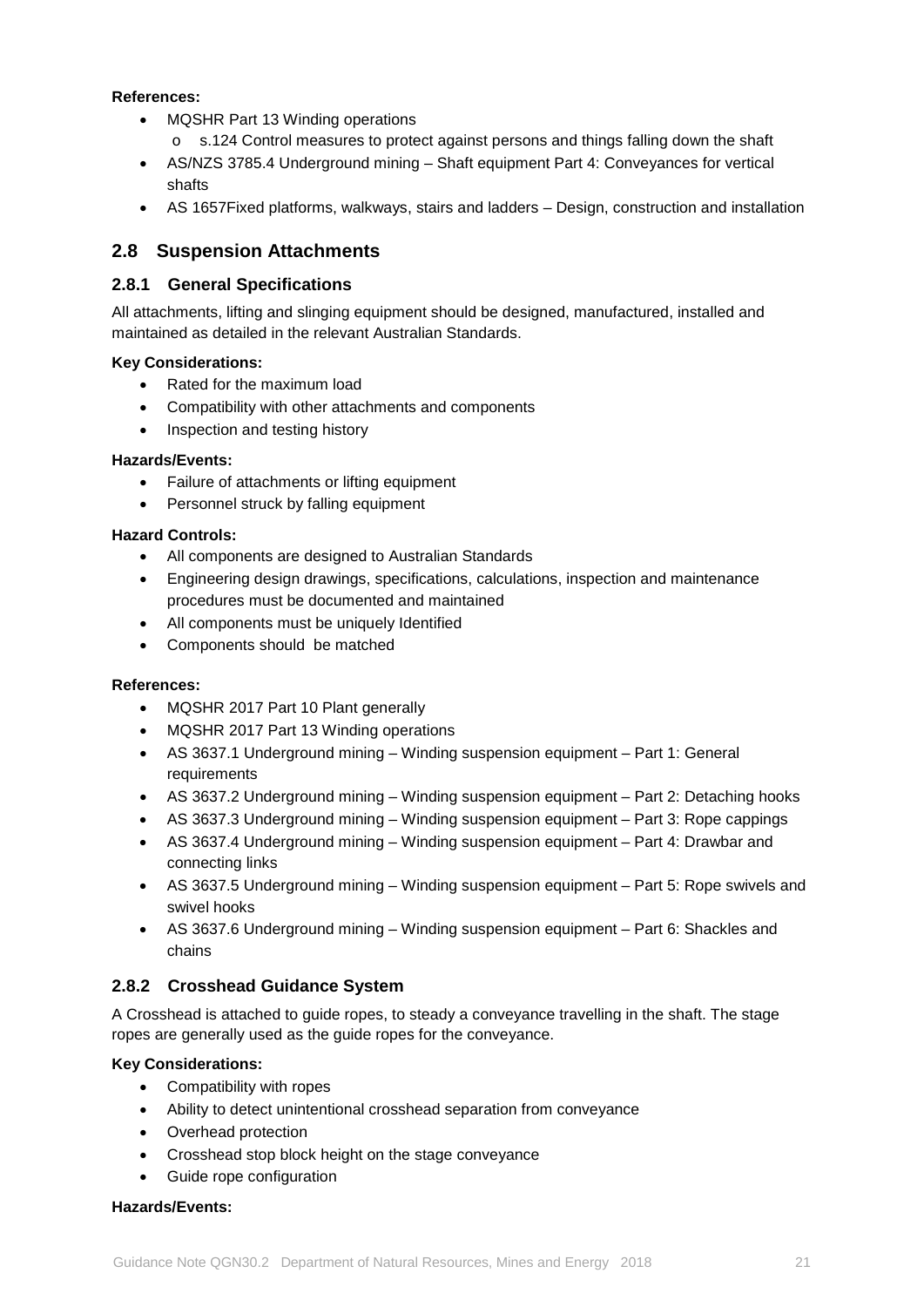- Crosshead separates from travelling conveyance and fouls on guide ropes
- Damage to rope
- Personnel struck by falling equipment
- Personnel crushed between crosshead and stage

### **Hazard Controls:**

- A shaft sinking crosshead for the winder system, should be designed and constructed to:
	- o steady the kibble or other conveyance while it is travelling in the shaft
	- o provide free travel for any conveyance travelling within the shaft
	- $\circ$  stop the winder if the crosshead is separated from the kibble inadvertently whilst in motion (a separation switch should be fitted)
	- o provide personnel overhead protection, whilst travelling within a shaft.
- The crosshead guide shoes should be machined to match the rope diameter and monitored for wear.
- Crosshead stop blocks on the stage to be designed so that there are no pinch points for personnel.

### **References:**

- MQSHR 2017 Part 13 Winding operations
- AS 3637.1 Underground mining Winding suspension equipment Part 1: General requirements
- AS 3637.3 Underground mining Winding suspension equipment Part 3: Rope cappings
- AS/NZS 3785.4 Underground mining—Shaft equipment Part 4: Conveyances for vertical shafts

### <span id="page-21-0"></span>**2.9 Mobile Cranes**

In general, the use of a crane and a work platform is governed by industry practice. However in shaft sinking the work platform that is, to all and intents and purposes, a single deck stage, should be treated as a stage. Refer to section 2.7.1.

#### **Key Considerations:**

- The total intended depth that the crane will be used for during the pre-sink
- The total load that the crane will lift during the pre-sink
- The intended position for the crane during the pre-sink
- The ability of the crane to carry the weight of the fully loaded conveyance, including the factor of safety
- The ability to limit or control some crane functions, such as freefall, slewing/stop position and ultimate hook position
- Method of communication between crane driver and personnel within the shaft
- The ability to confirm the weight of the load attached to the hook at all times
- Contingencies or backup plan in the event of a crane failure

### **Hazards/Events:**

- Uncontrolled movement of the crane
- Uncontrolled or unintended movement of the stage conveyance
- Unguided conveyance with the potential to contact or foul on shaft wall or services

#### **Hazard Controls:**

- Ensure that the crane selected has current inspection and test certificates
- Crane is fitted with an additional brake on the hoist drum Establish the total mass of the fully loaded conveyances
- The rated capacity when persons are suspended should not be exceeded.
- Disable or limit any freefall control functions
- Confirm anti two-block and load cell are fitted to the crane and are functioning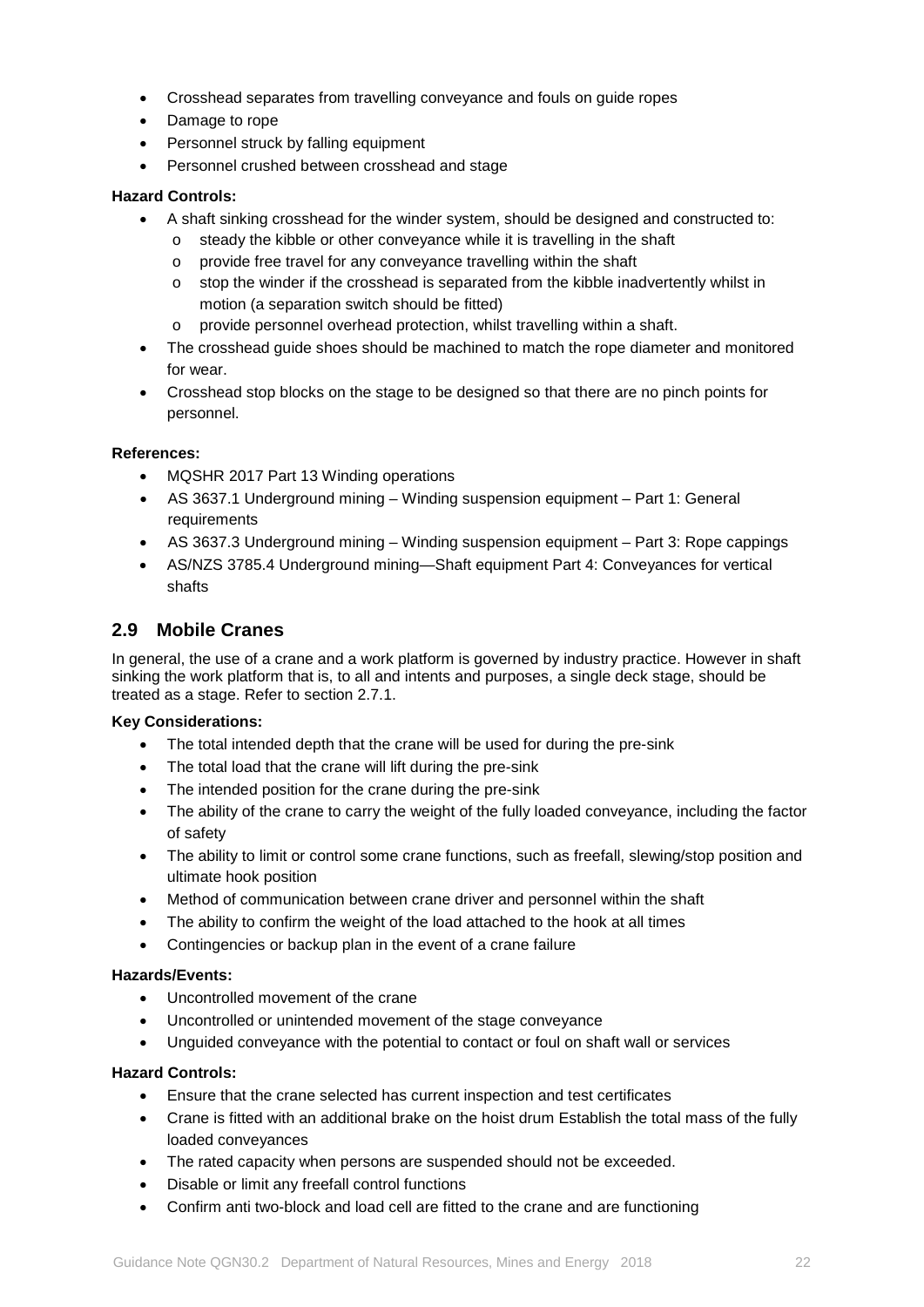- Prior to the initial lift commencing and thereafter daily, conduct a static brake hold test to confirm the brakes are capable of holding 1.6 times the rated capacity
- A shaft pre-sink that utilises a crane should not exceed 50m depth
- Ensure that the pad is of sufficient size and has adequate compaction of ground
- A second means of egress must be available in case of the failure or breakdown of the main crane

#### **References:**

- MQSHR 2017 Part 5 Emergencies
	- o s.32 Risk management for emergencies
- AS 1418.1 Cranes, hoists and winches Part 1: General requirements
- AS 1418.5 Cranes, hoists and winches Part 5 Mobile cranes
- AS 2550.1 Cranes, hoists and winches Safe Use Part 1: General requirements
- AS 2550.5 Cranes, hoists and winches Safe use Part 5: Mobile cranes

### <span id="page-22-0"></span>**2.10 Slewing Headframes**

The design, function and controls of the winders for a slewing headframe are the same as those for fixed winders, refer to Section 2.4. This section relates to the key considerations, hazards and controls for the slewing function of the headframe.

### **Key Considerations:**

- The base of the headframe when positioned and aligned to the shaft does not protrude into the shaft travel way
- Centring of the slewing headframe to the shaft before any travel within the shaft
- Ensuring that the slewing headframe does not move off centre whilst conveyances travel up or down the shaft
- Exclusion zones whilst operating

### **Hazards/Events:**

- Uncontrolled movement of the slewing headframe
- Uncontrolled or intendant movement of the stage conveyance
- Unguided conveyance with the potential to contact or fouls on shaft wall
- Falling down open shaft

#### **Hazard Controls:**

- A locking system to ensure that the headframe is and remains positioned to the centre of the shaft when hoisting takes place
- This locking system is independent of the slewing drive or braking system
- An interlock to prevent or stop hoisting if the headframe moves off centre
- The headframe designed and positioned so that the base of the headframe does not protrude over the shaft
- Fencing and guarding around shaft collar when no collar doors are used
- Work platform designed to match the diameter of the shaft and provide overhead protection
- Rail stop blocks

- MQSHR 2017 Part 10 Plant generally
- MQSHR 2017 Part 13 Winding operations
- AS 3785.5 Underground Mining Shaft equipment Part 5: Headframes
- AS 4100 Steel structures
- AS 3990 Mechanical equipment Steelwork
- AS/NZS 4024 Series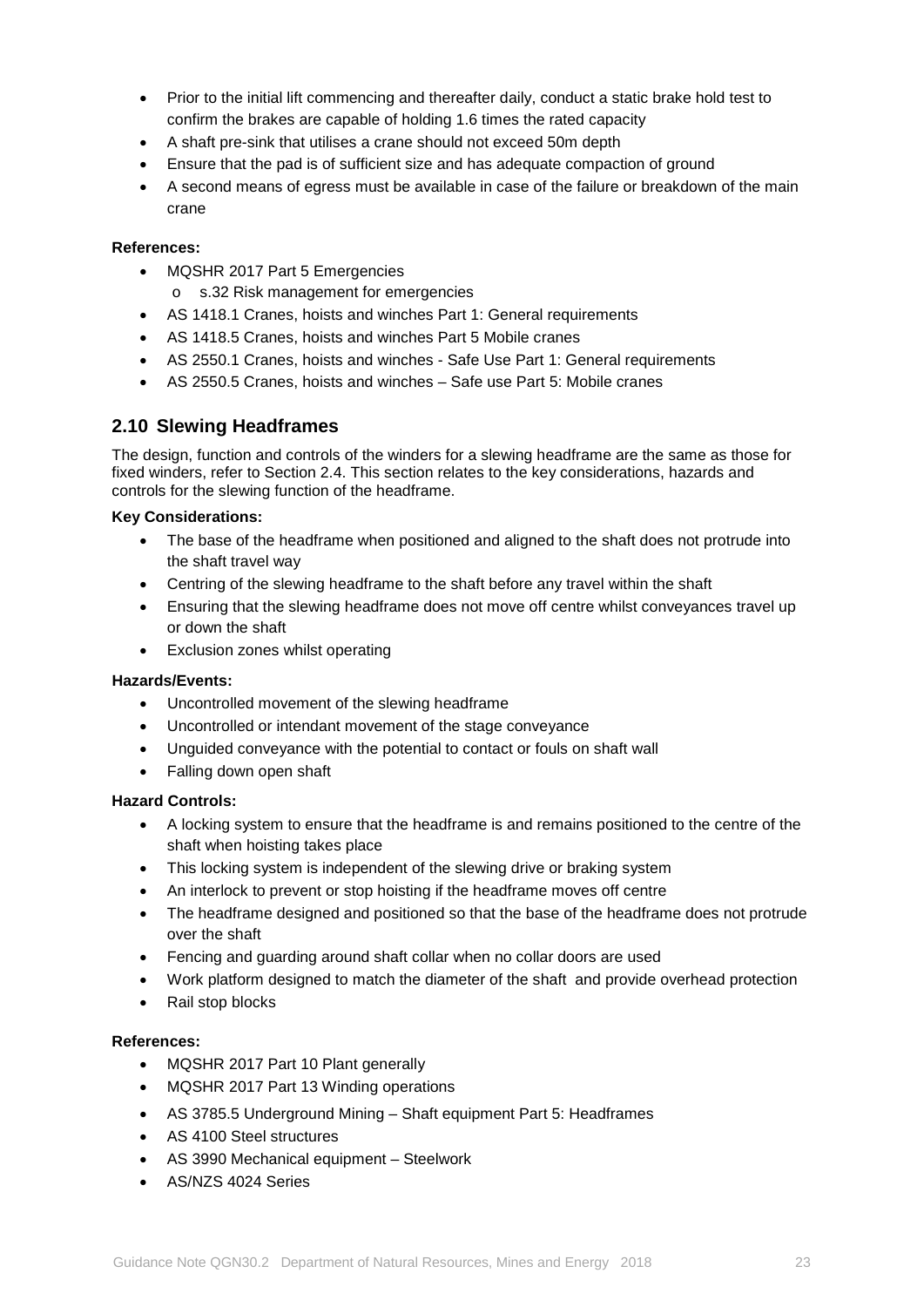### <span id="page-23-0"></span>**2.11 Mucking Systems**

### **Key Considerations:**

- The mucking system weight and dimensions
- Weight distribution of muckers in relation to the stage balance and swinging within the shaft
- In strip and line with a floor mounted mucker, the plug is able to support the load of the mucker
- Motion effect on ropes and attachments during operation
- Headframe height clearance
- Dimensions of kibble-wells and collar doors
- Positioning of controls for stage mounted muckers
- Falling object protection for floor mounted muckers
- Ventilation
- Access to stage mounted muckers for maintenance or repair
- Lifting and slinging points for muckers

### **Hazards/Events:**

- The mucking units foul or catch on the collar doors or the stage kibble well whilst being raised or lowered
- Mucking units falls or detaches whilst being raised or lowered
- The weight or positioning of the mucking unit causes the stage to be off balance or overloaded
- Mucker operators being struck by the kibble whilst operating the mucker
- Fumes or fire
- Uncontrolled release of pressure (air or hydraulic)
- Uncontrolled movement of the stage

### **Hazard Controls:**

- The mucking units sized so that they are able to pass through the kibble wells and collar doors
- Mucking units should have engineered, certified lifting points
- The shaft height clearance should be such that the mucking unit/machine can be fully slung with the collar doors open
- Controls for stage mounted muckers positioned so that no part of the operator protrudes in the kibble well during operation
- Overhead protection provided for floor operated muckers
- Diesel powered floor mounted muckers fitted with fire suppression and fire extinguishers
- Stage mounted muckers positioned so the stage is balanced or not overloaded
- Install whip lash slings and burst sleeves on hoses
- Slinging of mobile mucking machines from underneath the sinking stage should be avoided
- Where diesel engines are used, emissions are monitored and controlled
- For stage mounted mucking units an emergency stop must be positioned at the controls; in circumstances where the power-pack is remote to the controls then an additional emergency stop must also be located at the power-pack
- Shaft plugs designed and engineered:
	- o Fit for its intended use (sealed plug or mucking plug)
	- o Fit through a kibble well
	- o Certified lifting attachment points
	- o Rated to carry a load
	- o Sized to match the reamed hole
	- o When installed minimise the gap between the plug and floor
	- o Not adversely affect ventilation flow when installed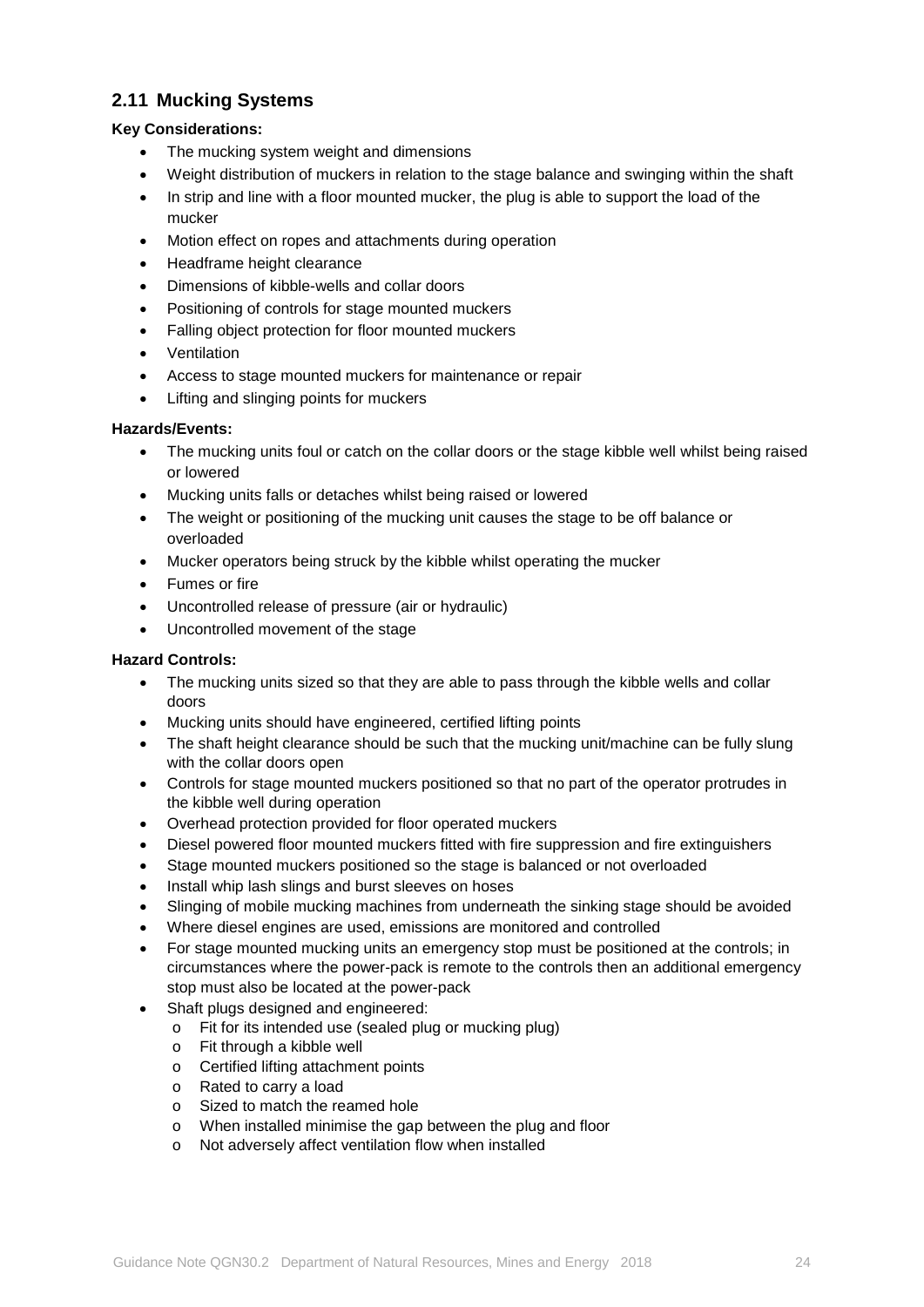

**Example of an overshot mucker**



 **Example of an excavator in use during a shaft sink**



 **Example of a cryderman mucker**



 **Example of cactus grab muckers in use**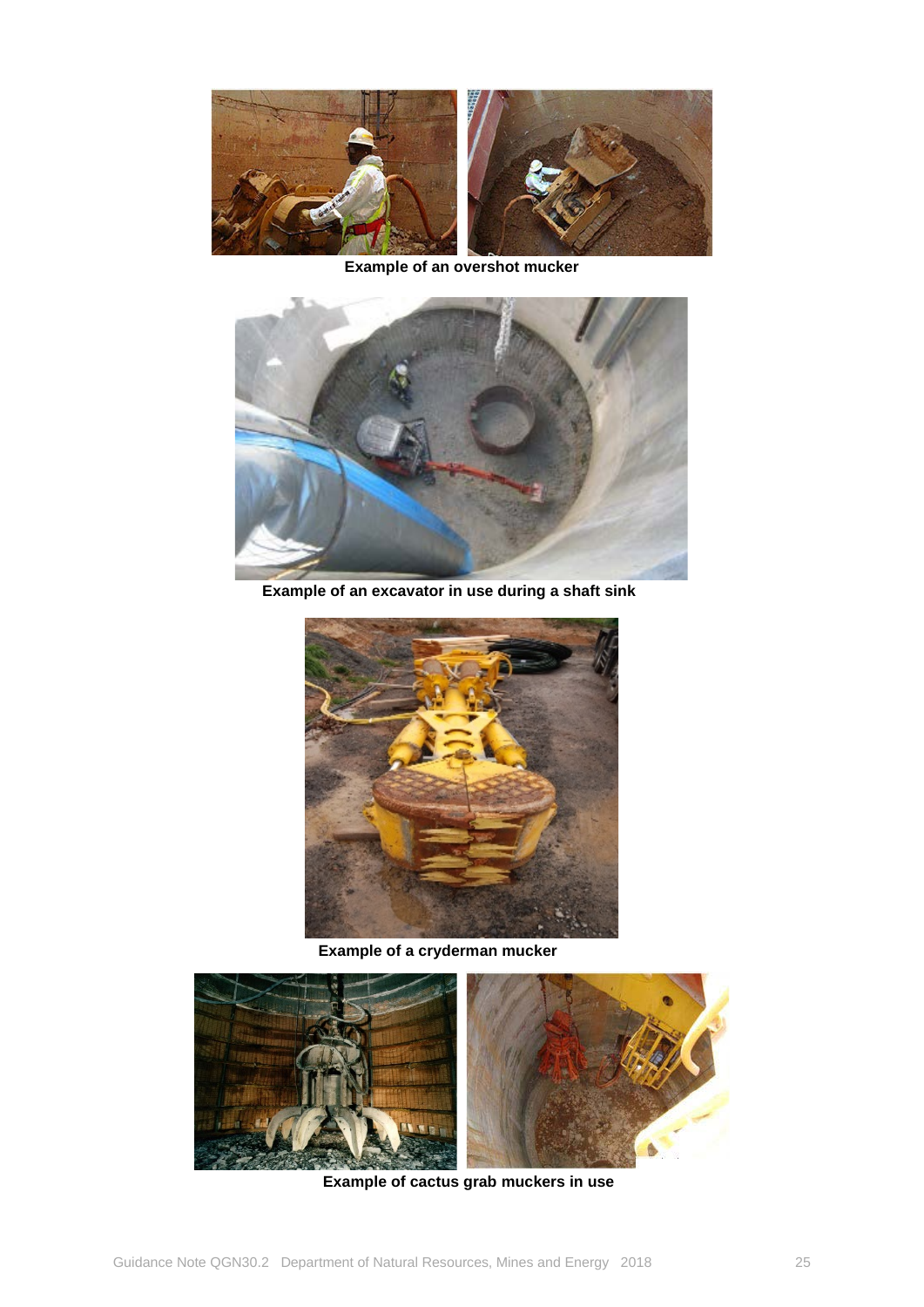### **References:**

- MQSHR 2017 Part 10 Plant generally
- AS 4100 Steel Structures
- AS 3990 Mechanical Equipment Steelwork

### <span id="page-25-0"></span>**2.12 Shaft Lining Components**

### **Key Considerations:**

- The diameter of the shaft and the intended thickness of the concrete lining
- The method of securing, raising and lowering shutters
- The intended load of the anchor and lifting points
- The ability to split the formwork into shorter sections
- Method of delivering concrete down the shaft e.g. slick-line or concrete kibble

### **Hazards/Events:**

- Personnel struck by falling concrete or plant
- An anchor point or lifting point fails
- Lifting equipment fails
- Concrete shutters fail under load

### **Hazard Controls:**

- Position and design hopper to be offset to the shaft
- Slick-line and couplings should be rated to withstand potential pressures. This includes foreseeable abnormal circumstances such as blockages
- The method of raising and lowering the formwork in preparation for a concrete pour should be independent of the stage conveyance (attached to the shaft wall)
- Height of shutters and kerb ring able to be split into smaller sections to allow for altered conditions within the shaft
- Each chain block used to raise and lower kerb rings must be rated to carry the full load of the kerb ring and shutters
- The lifting lugs on the formwork sufficiently rated to carry the full load of the formwork and wall brackets
- Concrete ferrules sized to ensure adequate concrete cover and designed to prevent them from pulling out of the concrete under load (e.g. secured with mesh and reinforcing bars)
- The key way within the formwork (concrete door) needs to be of sufficient size to allow the formwork to release off the wall when crimped
- The number and size of hanging rods calculated to ensure they are able to hold and carry the suspended concrete load of the full shutter height
- Kerb ring, scribing bars and associated timbers designed to carry the concrete load

### **References:**

- AS 4100 Steel Structures
- AS 3990 Mechanical Equipment Steelwork
- AS 3600 Concrete Structures
- AS 3610 Formwork for concrete

### <span id="page-25-1"></span>**2.13 Shaft Services**

### **Key Considerations:**

- The ability to traverse the sinking stage past the shaft services (e.g. air, water, vent duct) during all stages of shaft construction
- Design and installation of services (e.g. electrical, ventilation, air, water, concrete slick line, communications, plum bob lines, mains firing line)
- Most adverse load imposed on wall mounting brackets and anchor points